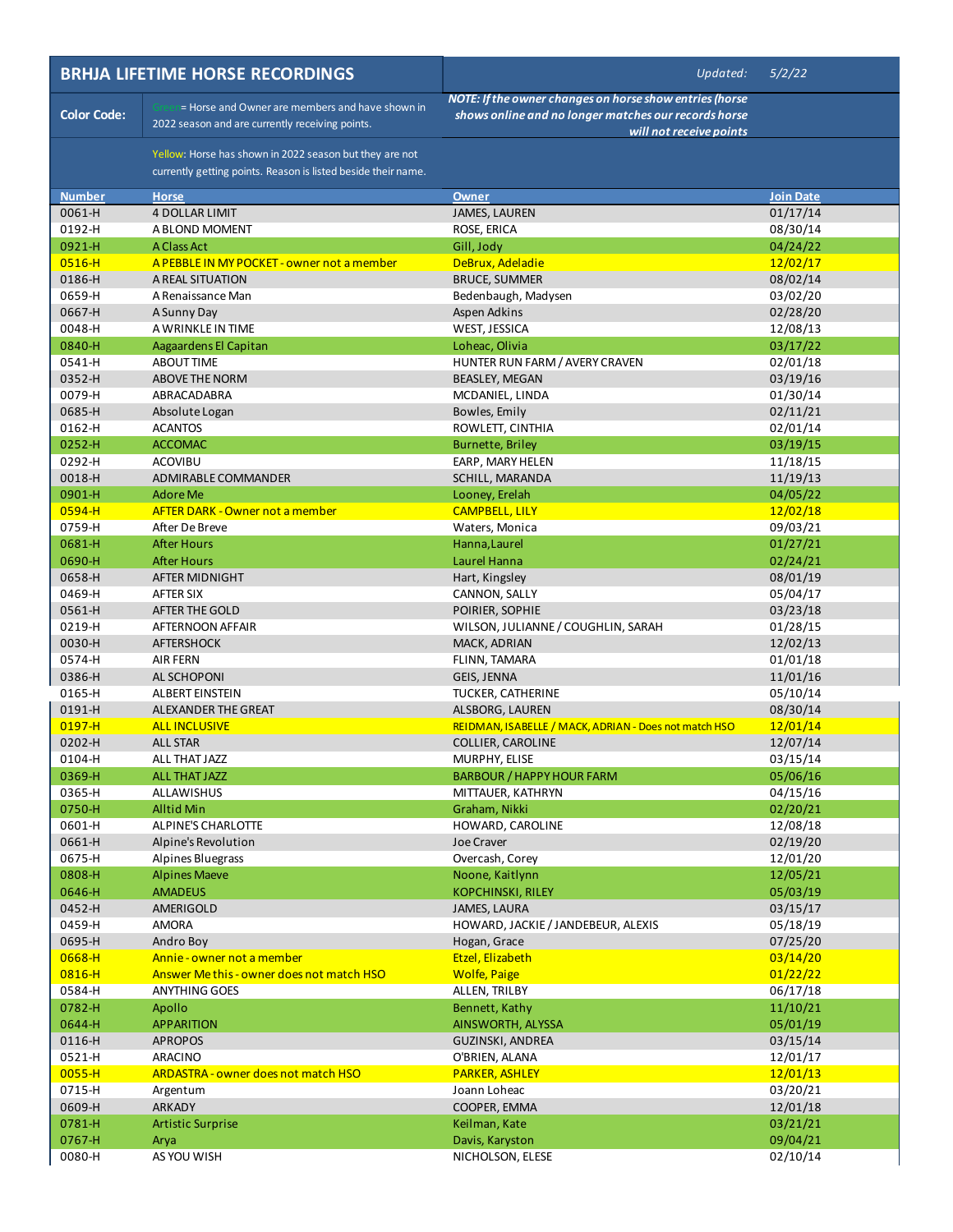| 0543-H     | AS YOU WISH                                               | HILL, GRACE / THE FARM AT ONE UNDER LANE    | 02/13/18 |
|------------|-----------------------------------------------------------|---------------------------------------------|----------|
| 0612-H     | AS YOU WISH                                               | HERMAN, JANE                                | 01/12/19 |
| 0279-H     | <b>ASHCROFT</b>                                           | WILLIAMSON, VICTORIA                        | 06/13/15 |
| 0465-H     | ASPREY                                                    | PEREZ, JANA                                 | 04/13/17 |
| 0813-H     | <b>Atticus</b>                                            | Axinn, Annabelle                            | 12/03/21 |
|            | <b>AUSCPICIOUS</b>                                        |                                             |          |
| 0409-H     |                                                           | CRAM, CELIA                                 | 01/01/17 |
| 0755-H     | <b>Auto Correct</b>                                       | Hall, Caroline                              | 08/29/21 |
| 0305-H     | <b>AUTONOMOUS</b>                                         | KAY, SALLY                                  | 12/04/15 |
| 0898-H     | Awesome Anna - owner does not match HSO                   | <b>Cassell, Paul E</b>                      | 03/27/22 |
| 0432-H     | <b>AZARIAH</b>                                            | PITT, KYLEE                                 | 03/17/17 |
| 0628-H     | <b>BAKER BAY</b>                                          | <b>KERN, RACHEL</b>                         | 03/17/19 |
| 0786-H     | Baldwin de la jonquerelle                                 | Rubin, Lainie                               | 11/29/21 |
| 0628-H     | <b>BALLYMOONS VDL CAVALIER</b>                            |                                             |          |
|            |                                                           | POIRIER, SOPHIE                             | 03/16/19 |
| 0590-H     | <b>BANDERAS</b>                                           | SANDERS, THERESA                            | 10/30/18 |
| 0067-H     | <b>BAZINGA</b>                                            | CRAM, CATHERINE                             | 11/20/13 |
| 0178-H     | <b>BE MY WITNESS</b>                                      | CARPENTER, CHARMAINE                        | 05/30/14 |
| 0445-H     | <b>Beach Bound</b>                                        | <b>Avery Freeman</b>                        | 07/22/20 |
| 0589-H     | <b>BEACH BUNNY</b>                                        | DOBSON, DOROTHY                             | 09/28/18 |
| 0097-H     | <b>BEAR</b>                                               | RARDIN, JAMIE                               | 03/15/14 |
| 0796-H     | Beaverwood's Wriggley                                     | Loheac, Olivia                              | 12/06/21 |
| 0395-H     | <b>BED HEAD NED</b>                                       |                                             |          |
|            |                                                           | <b>GEFAELL, MARION</b>                      | 12/05/16 |
| 0418-H     | <b>BEDFORD FORREST</b>                                    | PAGE, SARAH GRACE                           | 02/25/17 |
| 0132-H     | <b>BEDTIME STORY</b>                                      | <b>BLACKWELL, TAYLOR</b>                    | 03/21/14 |
| 0522-H     | BEECHWOOD HARRY                                           | WINT, SARA JAYNE                            | 12/01/17 |
| 0318-H     | <b>BEGIN THE DANCE</b>                                    | <b>BERTELSEN, LIBBY</b>                     | 01/26/16 |
| 0425-H     | <b>BELIEVE IN MAGIC</b>                                   | DOBSON, CAMPBELL                            | 03/13/17 |
| 0568-H     | <b>BELLA LUNA</b>                                         | <b>BIG CREEK FARMS</b>                      | 05/04/18 |
| 0520-H     | <b>BELLAGIO</b>                                           | <b>BAYFIELD FARM</b>                        | 11/30/17 |
| 0604-H     | <b>BELLE</b>                                              | <b>BURZLAFF, JANET</b>                      | 11/27/18 |
| 0697-H     |                                                           |                                             |          |
|            | <b>Bellina</b>                                            | Darbee, Kristin                             | 03/10/21 |
| 0291-H     | <b>BELLISSIMO</b>                                         | TURNER, AMELIA                              | 11/09/15 |
| 0773-H     | <b>Belvedere</b>                                          | Munnell, Sydney                             | 09/04/21 |
| 0735-H     | Benedicta Blue                                            | Barbour, Nicole                             | 04/30/21 |
| 0902-H     | <b>Benlea Thunder</b>                                     | Domonoske, Elliotte                         | 04/06/22 |
| 0731-H     | Benneton                                                  | Darbee, Kristin                             | 04/29/22 |
| 0288-H     | <b>BENNY AND THE JETS</b>                                 | LYON, MARY KATHERINE                        | 08/26/15 |
| 0615-H     | <b>BENSON K</b>                                           | FREEMAN, JULIA                              | 12/01/19 |
| 0239-H     | <b>BENTLEY</b>                                            | PARKKONEN, KARL & CASSIDY                   | 03/15/15 |
|            |                                                           |                                             |          |
| 0174-H     | <b>BENTLY</b>                                             | KETTLER, MICHELLE                           | 06/14/14 |
| 0679-H     | <b>Better Than Ever</b>                                   | O'Donnell, Kerry                            | 05/30/20 |
| $0720 - H$ | Beyond The Limits - Owner not a member                    | Rhodes, Lucy                                | 03/25/21 |
| 0397-H     | <b>BIG BEAR</b>                                           | HENSEL, NATALIE                             | 12/22/16 |
| 0673-H     | <b>Big City</b>                                           | Glenn, Riley                                | 10/20/20 |
| 0681-H     | <b>Biggie Smalls</b>                                      | Brazell, Sara                               | 05/30/20 |
| 0198-H     | BISENSATIONAL                                             | MERCER, ALEX                                | 12/05/14 |
| 0420-H     | <b>BIT OF FUN</b>                                         | DAY, SHELLI                                 | 02/25/17 |
| 0056-H     | <b>BLACK PEARL</b>                                        | TUCKER, CATHERINE                           | 12/07/13 |
| $0003 - H$ | <b>BLACK TIE AFFAIR</b>                                   | SABOLOVIC, Fiona - owner does not match HSO | 10/26/13 |
|            | <b>BLACKHOLLOW GRYFFYN</b>                                |                                             | 05/11/18 |
| 0575-H     |                                                           | <b>Lily Kate Price</b>                      |          |
| 0769-H     | Blame it on Reno                                          | Davis, Harper                               | 09/04/21 |
| 0835-H     | Blame it on Reno                                          | Davis, Harper                               | 03/14/22 |
| 0376-H     | <b>BLISSFUL PROMISE</b>                                   | PIERCE, ARDEN                               | 06/15/16 |
| 0209-H     | <b>BLONDES HAVE MORE FUN</b>                              | <b>ACROSS TOWN FARM</b>                     | 12/05/14 |
| 0797-H     | Blu Mea Kiss                                              | Hart, Kingsley                              | 12/06/21 |
| 0505-H     | <b>BLUE ROSE</b>                                          | MANETTA, JANE                               | 12/08/17 |
| 0470-H     | <b>BLUE STRUTTER</b>                                      | HORSE SHOW LEASES LLC / ALICIA WILKINSON    | 05/07/17 |
| 0188-H     | <b>BLUE SUEDE SHOES</b>                                   | <b>TEAGUE, MORGAN</b>                       | 08/28/14 |
| 0326-H     | <b>BLUE VALKYRIE</b>                                      | SPRATT, JENNIFER                            | 02/08/16 |
| 0886-H     | <b>Bold Ambition</b>                                      | Morrison, Savannah                          | 03/17/22 |
|            |                                                           |                                             |          |
| 0282-H     | <b>BON VOYAGE (SCARLETT)</b>                              | HOVIS, DELANEY                              | 08/08/15 |
| 0662-H     | <b>Bons Temp Rouler</b>                                   | Charlottetowne Stable                       | 02/19/20 |
| 0317-H     | <b>BOOTLEG</b>                                            | LAFAYETTE FARM HOLDINGS LLC                 | 01/02/16 |
| 0564-H     | <b>BOUNDLESS</b>                                          | <b>BOWMAN, CALI</b>                         | 04/07/18 |
| $0751 - H$ | Braemer Road's Rodger That - Show name does not match HSO | Wenz, Anabelle                              | 02/18/21 |
| 0064-H     | <b>BREATH OF HEAVEN</b>                                   | RHODES, ANNA                                | 01/18/14 |
| 0406-H     | <b>BRIGHTON CALL ME</b>                                   | THOMPKINS, RETT                             | 01/21/17 |
| 0387-H     | <b>BRING ON THE RAIN</b>                                  | RUSSELL, BROOKE                             | 11/27/16 |
|            |                                                           |                                             |          |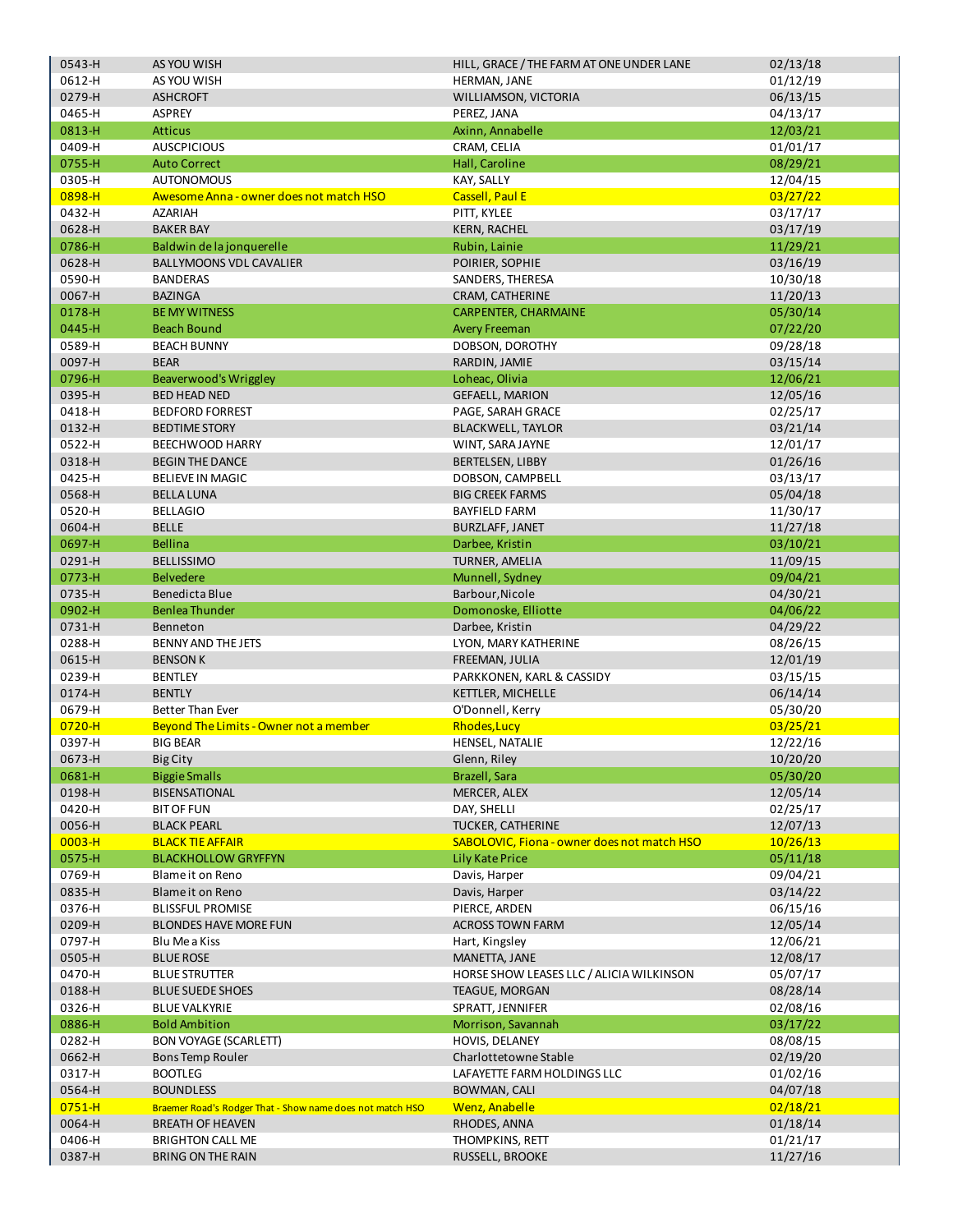| 0566-H           | <b>BRIOSO</b>                                                    | GAYDESKI, BELLA & HEATHER              | 05/06/18             |
|------------------|------------------------------------------------------------------|----------------------------------------|----------------------|
| 0090-H           | <b>BROWN EYED GIRL</b>                                           | <b>GURLEY, EMMA</b>                    | 03/07/14             |
| 0925-H           | Brown Eyed Girl                                                  | McCroskey, Molly                       | 03/16/22             |
| 0586-H           | <b>BRUNO BANDITO</b>                                             | EUBANK, ELIZABETH                      | 06/01/18             |
| 0108-H           | <b>BUD'S CLEAR FINISH</b>                                        | SPRIGGS, LISA                          | 03/15/14             |
|                  |                                                                  |                                        |                      |
| 0626-H           | <b>BUDWEISER SE</b>                                              | <b>CLEMENTS, LISA</b>                  | 03/11/19             |
| 0476-H           | <b>BUT YOUR HONOR</b>                                            | PIERCE, ARDEN                          | 05/08/17             |
| 0343-H           | BY MY SIDE                                                       | <b>LAUREN MCCARTHY</b>                 | 03/18/16             |
| $0141 - H$       | CLOUIS Z-owner not a member                                      | <b>DAVIS, BEVERLY</b>                  | 03/22/14             |
| 0039-H           | C SPOT JUMP                                                      | MANIGAULT, GIGI                        | 12/08/13             |
| 0763-H           | C'est La Vie                                                     | Sanderfer, Elizabeth                   | 09/03/21             |
| $0517 - H$       | <b>CABALLERO - owner does not match HSO</b>                      | <b>JOHNSON, SUSANNAH</b>               | 12/02/17             |
| 0691-H           | Cabanesco                                                        | Jodi Robertson                         | 02/22/21             |
| 0370-H           | <b>CADENCE</b>                                                   | LIGON, BROOKE                          | 05/07/16             |
|                  |                                                                  |                                        |                      |
| 0709-H           | <b>Cadet's Mateo</b>                                             | Vasquez, Amelia                        | 03/18/21             |
| 0719-H           | Caesar                                                           | Gargus, Lisa                           | 03/24/21             |
| 0082-H           | <b>CAIRE PARAVEL</b>                                             | ORSKY, MICHAELA                        | 01/29/14             |
| 0005-H           | CALADORA                                                         | <b>BLACKHURST, HARTLEE</b>             | 10/26/13             |
| 0693-H           | Calinero                                                         | Kirby, Victoria                        | 02/12/21             |
| 0699-H           | Calinero                                                         | Kirby, Victoria                        | 02/12/21             |
| 0892-H           | <b>Call Me Fancy</b>                                             | Parker, Georganna                      | 03/20/22             |
| 0527-H           | <b>CALL ME MAYBE</b>                                             | SHUFORD, JOSIE & JIM                   | 01/18/18             |
| 0698-H           | Call Me Tony                                                     | DeVault, Belle                         | 08/11/20             |
| 0180-H           | <b>CALVIN KLEIN</b>                                              | PARKER, ASHLEY                         | 05/15/14             |
| 0652-H           | CAMBRIDGE                                                        | JOHNSON, SUSANNAH                      | 06/14/19             |
|                  |                                                                  |                                        |                      |
| 0362-H           | <b>CAMELIA</b>                                                   | MCDANIEL, KATIE                        | 03/01/16             |
| 0663-H           | Can't Get Enough/Maggie                                          | Whitmire, Emerson                      | 03/09/20             |
| 0696-H           | <b>Candied Apple</b>                                             | Hidden Valley Farm/Amelia Nowicki      | 03/04/21             |
| 0793-H           | Candy Caine                                                      | Camp Green Cove                        | 12/03/21             |
| 0804-H           | <b>Candy Crush</b>                                               | McRee, Kinsey                          | 12/03/21             |
| 0741-H           | <b>Capable Native</b>                                            | Vierling, Allison                      | 06/09/21             |
| 0434-H           | <b>CAPERNICUS K</b>                                              | ROBERTSON, JODI                        | 03/17/17             |
| 0503-H           | CAPTAIN JACK SPARROW                                             | Graham, Levi                           | 12/01/17             |
|                  |                                                                  |                                        |                      |
| 0700-H           | Captain Jack Sparrow                                             | Thomas, Lynn                           |                      |
| 0475-H           | <b>CAPTAIN MORGAN</b>                                            | <b>KOPCHINSKI, MORGAN</b>              | 03/12/21             |
|                  |                                                                  |                                        | 05/05/17             |
| $0765 - H$       | Captivating - owner does not match HSO                           | <b>Wolfe, Michelle</b>                 | 09/03/21             |
| 0344-H           | CARA MIAZ                                                        | RENOVATIO FARM IMPORT TRAYCE DOUBEK    | 03/18/16             |
| 0276-H           | CARAWAY CHARLOTTE                                                | HATCHER, DAVENPORT                     | 06/13/15             |
| 0261-H           | <b>CAROLINA MORNING</b>                                          | RZEPCZYNSKI, SARAH                     | 04/26/15             |
| 0223-H           | <b>CAROLINA POPPY</b>                                            | ADKINS, JESSICA HUGHES                 | 01/16/15             |
| 0817-H           | Caruso                                                           | Stein, Madalyn                         | 01/18/21             |
| 0676-H           | Casanova                                                         | Cali Bowman                            | 12/04/20             |
| 0665-H           | Cascani                                                          | Lantz, Mary Catherine                  | 03/23/20             |
| 0242-H           | CASE OF GOLD                                                     | HARDIN, SAYLOR                         | 03/13/15             |
| 0686-H           | Catch me If You Can                                              | <b>Ellie Gentes</b>                    | 02/15/21             |
| 0548-H           | <b>CAUGHT RED HANDED - owner not a member</b>                    | <b>HILL, GRACE</b>                     | 03/23/18             |
| 0732-H           | Ceemore                                                          | Schuett, Christine                     | 05/08/21             |
| 0745-H           | Ceemore                                                          | Schuett, Chrissy                       | 06/13/21             |
| 0348-H           | CELTIC CREEKS ALMOST IRISH                                       | RHODES, ANNA (NC)                      |                      |
|                  |                                                                  |                                        | 03/19/16             |
| 0328-H           | <b>CENTAURUS</b>                                                 | LEWIS, HARRIET                         | 03/11/16             |
| 0309-H           | <b>CHAMPLAIN SERENADE</b>                                        | RUSSELL, BROOKE                        | 12/05/15             |
| 0772-H           | Chantal                                                          | Falzarano, Katie                       | 09/04/21             |
| 0437-H           | CHAQUIRA                                                         | HALL, MARTHA A                         | 03/19/17             |
| 0083-H           | <b>CHARACTER WITNESS</b>                                         | SHEARON, MCKENZIE                      | 02/07/14             |
| 0378-H           | CHARLESTOWN                                                      | LYONS, GRACE                           | 06/18/16             |
| 0659-H           | <b>Charlie's Angel</b>                                           | Montgomery, Phoebe                     | 10/03/20             |
| 0319-H           | CHARLOTTETOWNE'S CHANCES ARE - owner not a memble Howard, Jackie |                                        | 02/04/16             |
| 0332-H           | <b>CHASIN TIME</b>                                               | KENNEDY, MICHELLE                      | 02/17/16             |
| 0093-H           | CHASIN' THE BLUES                                                | OVER THE RIVER FARM                    | 03/15/14             |
| 0899-H           | Chasing the Rain                                                 | Minnick, Jayden                        | 03/31/22             |
| 0257-H           | <b>CHEROKEE</b>                                                  | ARMSTRONG, MADELINE                    | 03/01/15             |
|                  | CHEWBACCA                                                        | SPRATT, JENNIFER                       |                      |
| 0340-H           |                                                                  |                                        | 03/18/16             |
| 0353-H           | <b>CHEZNEY</b>                                                   | SHEARON, MCKENZIE                      | 03/19/16             |
| 0139-H           | CHICAGO'S MAGNIFICENT MILO                                       | COLLINS, CHLOE                         | 03/22/14             |
| 0270-H           | <b>CHOCOLATE CHIP</b>                                            | CARPENTER, CHARMAINE                   | 05/01/15             |
| 0203-H<br>0682-H | <b>CHUNKY MONKEY</b><br>CindyLou Who                             | WINT, SARA JAYNE<br>Montgomery, Phoebe | 12/06/14<br>05/31/20 |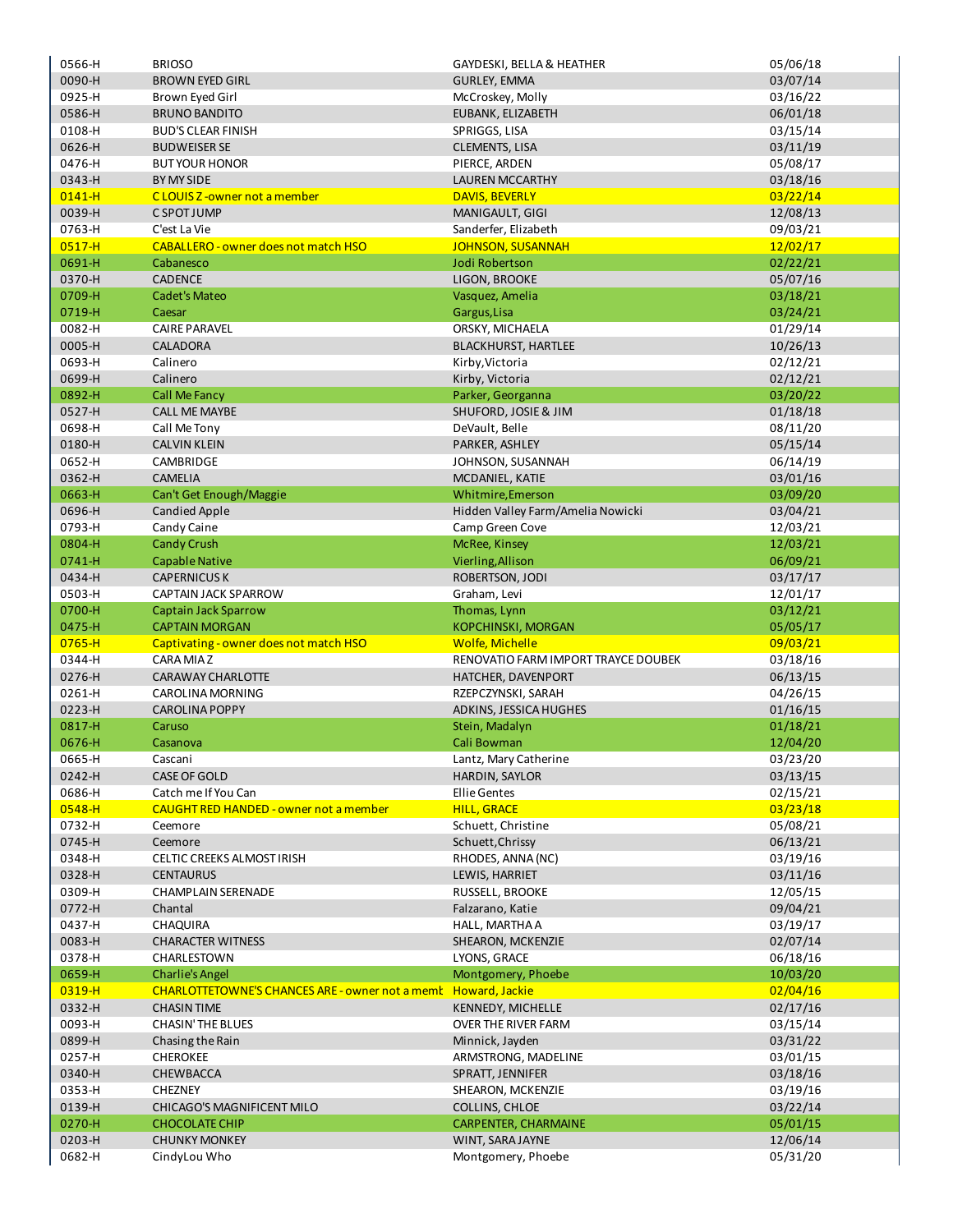| 0694-H           | Cinereus                          | Nelson, Samantha                      | 07/25/20             |
|------------------|-----------------------------------|---------------------------------------|----------------------|
| 0135-H           | <b>CISCO KID</b>                  | RUBIN, MADELINE                       | 03/22/14             |
| 0551-H           | <b>CISCO KID</b>                  | CLEMENT, CAMPBELL                     | 03/18/18             |
| 0712-H           | Cita Z                            | Hill, Erin                            | 03/18/21             |
| 0059-H           | <b>CITY LIMITS</b>                |                                       |                      |
|                  |                                   | JOHNSON, WYNTER JETT                  | 01/16/14             |
| 0599-H           | <b>CLAIMED VICTORY</b>            | <b>GRAHAM, NIKKI</b>                  | 12/06/18             |
| 0653-H           | <b>CLARABELLE</b>                 | CARPENTER, CHARMAINE                  | 05/01/19             |
| 0534-H           | <b>CLARWOOD CITY SLICKER</b>      | <b>JACKSON CREEK STABLES</b>          | 01/10/18             |
| 0461-H           | <b>CLIFFORD</b>                   | <b>BARBOUR, NICOLE</b>                | 12/01/16             |
| 0734-H           | Coast to Coast                    | Correll, Morgan                       | 05/05/21             |
| 0638-H           | <b>COBBLESTONE</b>                | KOCISKO, ANN RILEY                    | 03/01/19             |
| 0642-H           | <b>COCOPERNICUS</b>               | HUFFSTETTLER, AIMEE                   | 04/12/19             |
|                  |                                   |                                       |                      |
| 0091-H           | <b>CODE RED</b>                   | <b>HURLBERT, ERIN</b>                 | 03/12/14             |
| 0667-H           | College Tuition                   | Moore, Evie                           | 03/15/20             |
| 0110-H           | <b>COLOR CODED</b>                | DUNBAR, MERIMAC                       | 03/15/14             |
| 0664-H           | Coniah                            | Chichester, Caroline                  | 03/15/20             |
| 0273-H           | <b>CONINO</b>                     | MCDANIEL, LINDA                       | 06/13/15             |
| 0770-H           | Conjura Z                         | Videla, Martin                        | 09/04/21             |
| 0895-H           | Consider Me                       | Humphries, Stella                     | 03/23/22             |
|                  |                                   |                                       |                      |
| 0158-H           | CONSULTATION                      | POMEROY, TRACY                        | 05/01/14             |
| 0689-H           | <b>COOPER LINE/COPPERLINE</b>     | Morgan Kopchinski                     | 02/27/21             |
| 0473-H           | COPACABANA                        | HORSE SHOW LEASES, LLC                | 05/06/17             |
| 0215-H           | <b>COSIL</b>                      | DIEHL, ANNIE                          | 01/13/15             |
| 0909-H           | <b>Count Me In</b>                | Reinholdt, Victoria                   | 04/16/22             |
| 0033-H           | <b>COUNT RUTLEDGE</b>             | <b>BACKER, IRENE</b>                  | 12/05/13             |
| $0663 - H$       | <b>Country Grammar</b>            | Heath, Morgan - Owner Not a Match HSO | 05/25/20             |
| 0602-H           | <b>COUPE DE VILLE</b>             | HEATH, MARY BRADLEY                   | 12/08/18             |
|                  |                                   |                                       |                      |
| 0057-H           | <b>COVER GIRL</b>                 | KING, CAROLINE                        | 12/07/13             |
| 0680-H           | Covergirl                         | Walsh, Keira                          | 01/02/21             |
| 0518-H           | <b>CRACK THE CODE</b>             | RIDDERS, ZOEY                         | 12/01/17             |
| 0294-H           | <b>CRIMSON QUOTE</b>              | DAVIDSON, SUSAN                       | 12/06/15             |
| 0134-H           | <b>CROOSIN' TILL FRIDAY</b>       | KINNEY, ASHTYN                        | 03/22/14             |
| 0513-H           | <b>CROSS MY HEART</b>             | PAQUETTE, MARY CRAWFORD               | 12/01/17             |
|                  |                                   |                                       |                      |
|                  |                                   |                                       |                      |
| 0307-H           | <b>CRUISE</b>                     | CHICHESTER, CAROLINE                  | 12/04/15             |
| 0724-H           | Cruise                            | Bowman, Clara                         | 03/26/21             |
| 0560-H           | <b>CRUISE CONTROL</b>             | RALLEY, ASHLEY                        | 03/23/18             |
| 0426-H           | <b>CRYSTAL ACRES TWILIGHT</b>     | <b>GATES, HANNAH</b>                  | 03/14/17             |
| 0893-H           | <b>Crystal Pistol</b>             | Patrick, Kevin                        | 03/20/22             |
| 0648-H           | <b>CT BON TEMPS ROULER</b>        | <b>CHARLOTTETOWNE STABLE</b>          | 03/01/19             |
| 0682-H           | CT Con Tempo                      | Howard, Jackie                        | 01/31/21             |
|                  |                                   |                                       |                      |
| 0649-H           | <b>CT POMP</b>                    | <b>CHARLOTTETOWNE STABLE</b>          | 03/01/19             |
| 0567-H           | <b>CT SOUTHERN FRIED</b>          | <b>CHARLOTTETOWNE STABLES</b>         | 05/05/18             |
| 0776-H           | Cu Roi                            | Sales, Ansley                         | 09/14/21             |
| 0830-H           | <b>Curious G</b>                  | Garrison, Michelle                    | 03/13/22             |
| 0308-H           | <b>CUTE AS A BUTTON (BUTTONS)</b> | DUGUID, CAILEY                        | 12/05/15             |
| 0173-H           | <b>DAISY</b>                      | O'HALLORAN, MATTHEW                   | 02/11/17             |
| 0286-H           | <b>DASANI</b>                     | DOBSON, JEANNIE                       | 08/28/15             |
| 0669-H           | Dave in Dixie                     | Nelson, Lisa                          | 02/29/20             |
| 0058-H           | <b>DAVINCI'S GREY</b>             | RHODES, ANNA                          | 01/14/14             |
|                  |                                   |                                       |                      |
| 0155-H           | <b>DAWSON</b>                     | CLARK, DALLIA                         | 05/01/14             |
| 0762-H           | Deal Me In                        | Martin, Sally                         | 09/03/21             |
| 0009-H           | <b>DEBONAIR</b>                   | TAPPA, NAIA                           | 11/05/13             |
| 0598-H           | <b>DEDICATED</b>                  | MCCLELLAN, OLIVIA                     | 12/07/18             |
| 0068-H           | DEEP BLUE SEA                     | CRAM, CATHERINE                       | 11/20/13             |
| 0677-H           | Dejavu De Laume                   | Rubin, Lanie                          | 12/01/20             |
| 0199-H           | <b>DELLA STREET</b>               | FOUCHE, REBECCA                       | 12/05/14             |
| 0020-H           | <b>DEO VOLENTE</b>                | MASON, ANNE                           | 12/03/13             |
|                  |                                   |                                       |                      |
| 0211-H           | DER SOLO TANZER                   | KING, CAROLINE                        | 12/01/14             |
| 0739-H           | Devilishly Handsome               | Allaire, Kinsley                      | 06/06/21             |
| 0078-H           | <b>DEVON AFFAIR</b>               | MCDANIEL, LINDA                       | 02/04/14             |
| 0673-H           | Diabalico                         | Hutchinson, John                      | 10/07/20             |
| 0668-H           | Diadeem                           | Atkinson, Emily                       | 05/06/20             |
| 0296-H           | <b>DIPLOMAT</b>                   | EUBANK, ELIZABETH                     | 12/04/15             |
| 0323-H           | DIPPED IN CHOCOLATE               | CRAM, CATHERINE                       | 02/24/16             |
|                  | DIRECT FLIGHT                     |                                       | 03/25/16             |
| 0338-H           |                                   | TERRELL, ALEXIS                       |                      |
| 0112-H<br>0674-H | <b>DISCO DANCER</b><br>Divergent  | HAWK, LAIKYN<br>Mason, Olivia         | 03/15/14<br>05/30/20 |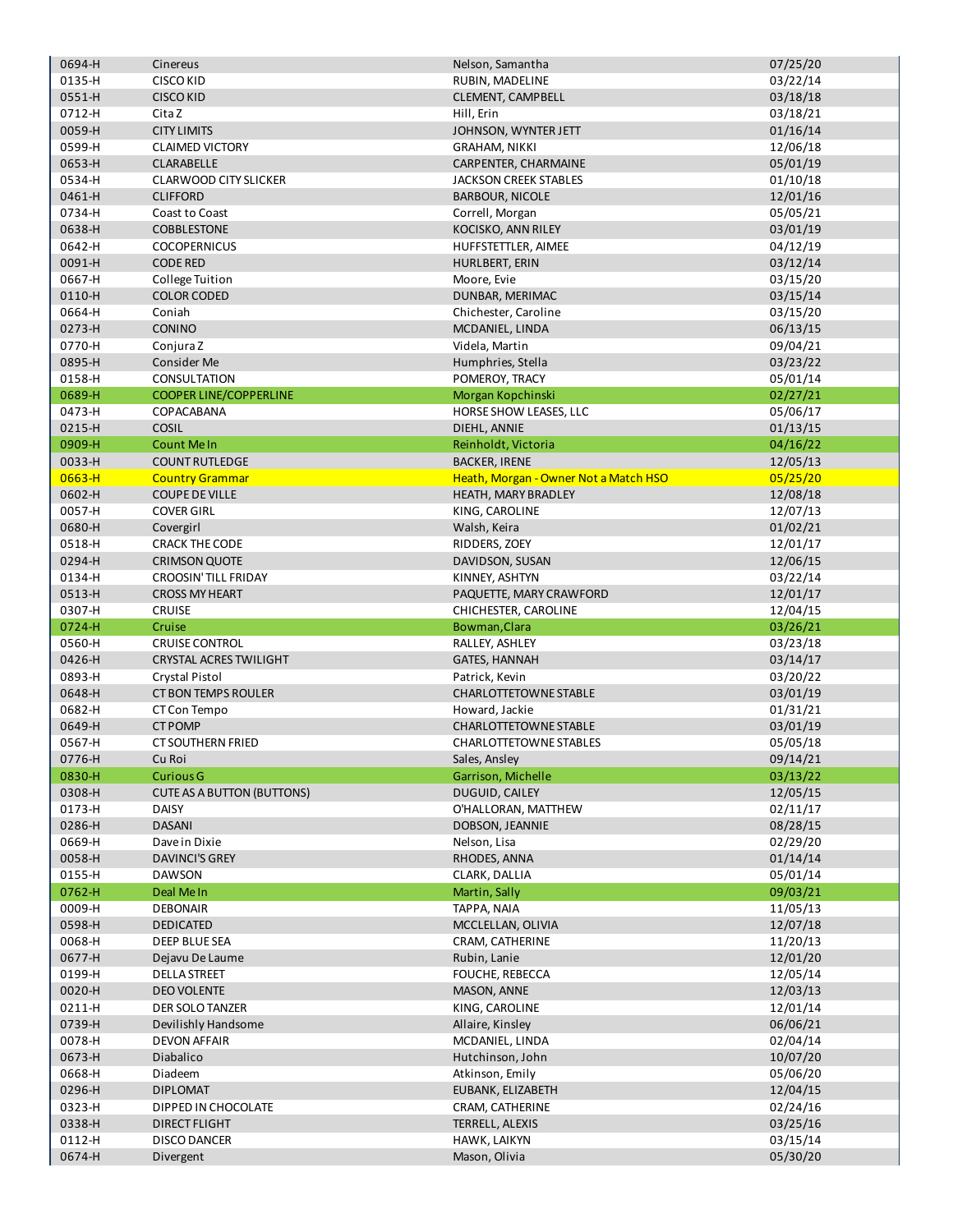| 0143-H           | <b>DOLCE</b>                                          | WILLIAMS, SULLY                           | 03/20/14             |
|------------------|-------------------------------------------------------|-------------------------------------------|----------------------|
| 0837-H           | <b>Dolomit</b>                                        | Loheac, Joann/clearview farm              | 03/15/22             |
| 0502-H           | <b>DON VERDE</b>                                      | PIASECKI, GRACE                           | 12/03/17             |
| 0542-H           | <b>DON'T TELL</b>                                     | <b>HUNTER RUN FARM</b>                    | 02/01/18             |
| 0881-H           | Donner Blitzen                                        | Snyder, Ellen                             | 03/17/22             |
| 0664-H           | Dorian Grey                                           | Rubin, Lainie                             | 05/25/20             |
| 0507-H           | <b>DOUBLE FEATURE</b>                                 | GRIGGS, ELISE (ELIE)                      | 11/18/17             |
| 0243-H           | <b>DOUBLE GOLD</b>                                    | SMITH, ELIZABEH                           | 03/13/15             |
| 0393-H           | <b>DOUBLE LOVE</b>                                    | O'BRIEN, ALANA                            | 11/05/16             |
| 0427-H           | <b>DOUBLE MINT</b>                                    | Huegerich, Mary Prather                   | 05/01/17             |
| 0472-H           | <b>DOUBLE STUFFED</b>                                 | OLIN, VIRGINIA                            | 03/01/17             |
| 0145-H           | <b>DOWN AND DIRTY</b>                                 | <b>GILLICK, HELEN</b>                     | 03/31/14             |
| 0471-H           | DRAGONFLY MYSTERY MACHINE                             | HORSE SHOW LEASES LLC / ALICIA WILKINSON  | 05/07/17             |
| 0670-H           | <b>DRAKE</b>                                          | CARLSON, SUSIE                            | 12/01/19             |
| 0656-H           | DREAMACRES BLUE MOON EDITION - owner not a memi       | Vogel, Mia                                | 08/21/19             |
| 0189-H           | <b>DRESDEN'S HOLIDAY</b>                              | OTTO, LISA                                | 08/30/14             |
| 0419-H           | DRESSED AS A DAYDREAM                                 | KOONTZ, PIPER                             | 02/25/17             |
| 0493-H           | <b>DRUMFIELDS ELLUSION</b>                            | DRUM, MICHELLE                            | 06/15/17             |
| 0004-H<br>0672-H | DRUMFIELDS STARS AND STRIPES<br>Duchino               | CAMERON, CAITLIN<br>DeBrux, Annabelle     | 10/26/13<br>10/02/20 |
| 0695-H           |                                                       | McCroskey, Molly                          | 02/23/21             |
| 0704-H           | Dudley Do Right<br>Dudley Do Right                    | McCroskey, Molly                          | 03/18/21             |
| 0259-H           | <b>DUKE</b>                                           | DEINES, CALLIE                            | 03/17/15             |
| 0107-H           | <b>DUKE PRINCIPE</b>                                  | OTTO, LISA                                | 03/15/14             |
| 0779-H           | Dun Good                                              | Mull, Mabry                               | 12/20/20             |
| 0596-H           | <b>DUTCH BOY</b>                                      | WYNN, MARIA                               | 11/13/18             |
| 0670-H           | <b>DW's Warrior</b>                                   | Hines, Samantha                           | 03/02/20             |
| 0640-H           | <b>EASTER'S TWILIGHT</b>                              | <b>GRIFFITH, KENNEDY</b>                  | 03/16/19             |
| 0123-H           | <b>EASY AS PIE</b>                                    | <b>BARE, EMILY</b>                        | 02/22/14             |
| $0169 - H$       | <b>EASY BREEZY - owner not a match HSO</b>            | <b>STALEY, ISABELLA</b>                   | 05/01/14             |
| 0361-H           | <b>EASY COMPANY</b>                                   | CAMERON, CAITLIN                          | 03/26/15             |
| 0914-H           | Easy Does it                                          | Belmont, Clara                            | 04/21/22             |
| 0885-H           | Eazy Breezy                                           | Rowe, Ashlen                              | 03/19/22             |
| $0021 - H$       | <b>ECHO</b>                                           | JONES, KARA - Owner does not match HSO    | 11/26/13             |
| 0710-H           | <b>Eddie Money</b>                                    | Palisades Episcopal School                | 03/18/21             |
| 0616-H           | <b>ELIZABETH T</b>                                    | ROBINSON, MARY                            | 02/05/19             |
| 0392-H           | ELLIES ROYALLY DUN                                    | <b>JACKSON CREEK</b>                      | 12/02/16             |
| 0001-H           | <b>ELLINGTON</b>                                      | DODSON, CALLIE                            | 10/25/13             |
| 0829-H           | Ellington                                             | Glenn, Riley                              | 03/12/22             |
| 0662-H           | <b>EMERALD COAST</b>                                  | DURNFORD, ANNA                            | 12/07/19             |
| 0400-H           | <b>EMMET</b>                                          | RZEPCZYNSKI, SARAH                        | 12/20/16             |
| 0302-H           | <b>EMMETT</b>                                         | <b>CONLEY, TILLEY</b>                     | 12/06/15             |
| 0402-H           | <b>ENCHANTED</b>                                      | MADISON, ELIZA                            | 01/15/17             |
| 0477-H           | <b>ENCHANTED MELODY</b>                               | FOWLER, ADELINE                           | 05/07/17             |
| 0363-H           | <b>ENTOURAGE</b>                                      | SORENSEN, LYDIA                           | 12/01/15             |
| 0832-H           | Enzo                                                  | Roberts, Hailee                           | 03/14/22             |
| 0148-H<br>0582-H | <b>EPILOQUE</b><br><b>ERUPTHION D'OR DE WANDER</b>    | <b>CONNOLLY, ERIN</b><br>SIGWALD, ABIGAIL | 05/01/14<br>06/12/18 |
|                  | Essex - Charles needs to be a member or list noone as |                                           |                      |
| $0807 - H$       | owner on HSO                                          | Noone, Kaitlynn (Hairfield, Charles)      | 12/05/21             |
| 0761-H           | Ethos                                                 | Floyd, Debbie                             | 09/03/21             |
| 0350-H           | <b>EVANGELINE - owner not a member</b>                | <b>FINCH, TONIMARIE</b>                   | 03/19/16             |
| 0051-H           | <b>EVENING PINK</b>                                   | REED, HANNAH                              | 12/07/13             |
| 0050-H           | <b>EVER AFTER</b>                                     | REED, IRENE                               | 12/07/13             |
| 0458-H           | <b>EVER AFTER</b>                                     | LESKO, TERAH                              | 03/24/17             |
| 0429-H           | <b>EVER SO SLIGHTLY</b>                               | ROBERTSON, GRACE                          | 03/25/17             |
| 0814-H           | Exactly                                               | <b>Truluck, Ann Frances</b>               | 12/03/21             |
| 0052-H           | <b>FACE VALUE</b>                                     | <b>BLACK, CHARLOTTE</b>                   | 12/07/13             |
| 0627-H           | <b>FALCON'S VIEW</b>                                  | DUDA, SYDNEY                              | 03/16/19             |
| 0390-H           | FAN OF DAVID                                          | SCHWARTZ, ISABELLA                        | 12/03/16             |
| 0681-H           | <b>Fancy Nancy</b>                                    | Adkins, Jessica                           | 01/31/21             |
| 0066-H           | FANCY PANTS - owner does not match HSO                | <b>RHODES, ANNA (NC)</b>                  | 01/06/14             |
| 0665-H           | <b>FANTASTIC</b>                                      | TURNER, AMELIA                            | 11/19/19             |
| 0661-H           | Fantastique                                           | Marks, Beth                               | 05/24/20             |
| 0177-H           | FAR TOO EASY                                          | MCLEAN, ELIZABETH                         | 06/01/14             |
| 0153-H           | FARADAY                                               | OWENS, KRISTI                             | 05/01/14             |
| 0677-H           | Farina Van't Meyershof                                | Block, Annika                             | 10/28/20             |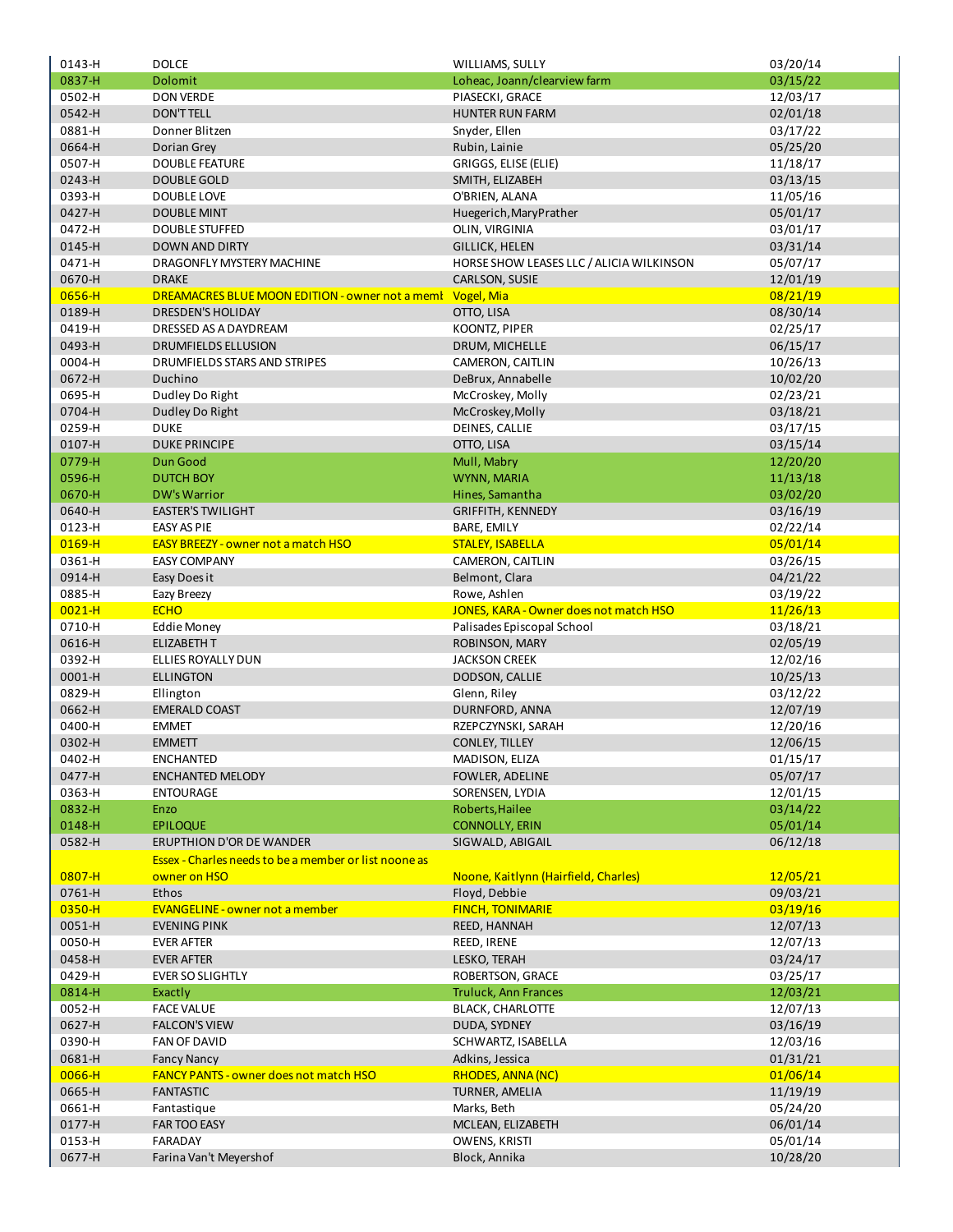| 0185-H           | <b>FARNLEY BYRON</b>                    | CRAM, CATHERINE                            | 12/01/14             |
|------------------|-----------------------------------------|--------------------------------------------|----------------------|
| 0212-H           | <b>FARNLEY PILGRIM</b>                  | CHICHESTER, CAROLINE                       | 12/30/14             |
| 0214-H           | <b>FARNLEY ROSALIE</b>                  | OWENS, LINEN                               | 01/14/15             |
| 0891-H           | Farnley Springline - owner not a member | Montgomery, Belle                          | 03/20/22             |
| 0170-H           |                                         |                                            |                      |
|                  | <b>FASHIONABLY LATE</b>                 | TUCKER, CATHERINE                          | 06/12/14             |
| 0349-H           | <b>FASHIONABLY LATE</b>                 | <b>BULLINGTON, MARY ELLA</b>               | 03/19/16             |
| 0463-H           | <b>FELICITY</b>                         | MUNNELL, SYDNEY                            | 04/18/17             |
| 0623-H           | <b>FERNHILL FOR SURE</b>                | LEWIS, HARRIET                             | 03/02/19             |
| 0905-H           | Field of Dreams                         | Greczyn, Emily                             | 04/15/22             |
| 0216-H           | <b>FIELD OF IMAGINATION</b>             | DIEHL, ANNIE                               | 01/13/15             |
| 0627-H           | <b>FINESSE</b>                          | <b>BAILEY, LINDSEY</b>                     | 03/17/19             |
|                  | <b>FINEST HOUR</b>                      |                                            |                      |
| 0156-H           |                                         | ROWE, ASHLEN                               | 05/01/14             |
| 0629-H           | FIRE BREATHING DRAGON                   | DODSON, CALLIE                             | 03/16/19             |
| 0122-H           | FITS ME TO A TEE                        | RIEHL, SABRINA                             | 03/15/14             |
| 0557-H           | <b>FOOL'S GOLD</b>                      | <b>BURKE, HOLLY</b>                        | 03/14/18             |
| 0306-H           | <b>FOREMAN</b>                          | CONTO, SYDNEY                              | 12/05/15             |
| 0617-H           | <b>FOREST FOX</b>                       | MCDANIEL, CATHERINE                        | 02/14/19             |
| 0588-H           | FOX RIDGE RUMBLE 'N HUM                 | HANNA, LAUREL                              | 09/01/18             |
| 0137-H           | <b>FOXLAIR ARION</b>                    | <b>BULLINGTON, MARY ELLA</b>               | 03/22/14             |
|                  |                                         |                                            |                      |
| 0553-H           | <b>FOXMOR STARSTRUCK</b>                | <b>BEVERLY CREST FARM</b>                  | 03/17/18             |
| 0489-H           | <b>FRANCESCA</b>                        | LYONS, GRACE                               | 05/19/17             |
| 0062-H           | <b>FRANKLY MY DEAR</b>                  | <b>ACROSS TOWN FARM</b>                    | 01/19/14             |
| 0210-H           | <b>FUERST STRIKE</b>                    | GATES, KAYLEIGH                            | 12/04/14             |
| 0150-H           | <b>GABRIELLA</b>                        | THOENNES, RACHEL                           | 05/01/14             |
| 0711-H           | Gambini                                 | Goins, Rebeca                              | 03/18/21             |
| 0483-H           | <b>GENERAL PATTON</b>                   | PATTON, NICOLE                             | 05/05/17             |
| 0151-H           | <b>GHIRARDELLI</b>                      |                                            |                      |
|                  |                                         | MCCARTNEY, SARAH                           | 05/01/14             |
| 0096-H           | <b>GHIRARDHELLI</b>                     | LOMBARDOZZI, ISABELLA                      | 03/15/14             |
| 0240-H           | <b>GI JANE</b>                          | GUZINSKI, ANDREA / PACE, ALLYSON           | 03/15/15             |
| $0045 - H$       | <b>GIMME A CHANCE</b>                   | ADDY, LYLES - Owner does not match HSO     | 12/06/13             |
| 0327-H           | <b>GIRL ON FIRE</b>                     | WOLFARTH, ARIANA                           | 02/27/16             |
| 0629-H           | <b>GLAMOROUS</b>                        | OCCHIPINTI, LAURIE ANN                     | 03/22/19             |
| 0462-H           | <b>GLENMORE TRALEE</b>                  | THOMPKINS, RETT                            | 04/16/17             |
|                  |                                         |                                            |                      |
|                  |                                         |                                            |                      |
| 0468-H           | <b>GLENMORE TRALEE</b>                  | THOMPKINS, RETT                            | 04/01/17             |
| 0836-H           | Go with the Flow                        | Loheac, Joann/clearview farm               | 03/15/22             |
| 0622-H           | <b>GODIVAR</b>                          | CHEERS, ISABELLA                           | 03/02/19             |
| 0127-H           | <b>GOLD RUSH</b>                        | JONES, KARINA                              | 02/19/14             |
| 0544-H           | <b>GOLDEN BOY - owner not a member</b>  | HILL, EMMA / THE FARM AT ONE UNDER LANE    | 02/13/18             |
| 0065-H           | <b>GOLDEN OPPORTUNITY</b>               | HACKNEY, MARIA                             | 01/19/14             |
| 0524-H           | <b>GOLDMAN SOX</b>                      |                                            |                      |
|                  |                                         | <b>HARDEE, BETH</b>                        | 01/04/18             |
| 0142-H           | <b>GONE WITH THE WIND</b>               | BRINKLEY, ADELINE / ANDREWS, KAILYN        | 03/20/14             |
| 0377-H           | <b>GOOD GOLLY</b>                       | PALISADES EPISCOPAL SCHOOL                 | 06/15/16             |
| 0416-H           | <b>GOOD GOLLY</b>                       | MCCALL, HOPE                               | 01/28/17             |
| 0688-H           | Good Point                              | Page, Sarah Grace                          | 06/05/20             |
| 0345-H           | <b>GOOD TIME BOY</b>                    | SABOLOVIC, CAMERON                         | 03/18/16             |
| 0333-H           | <b>GOSSIP GIRL</b>                      | LEIK, TYLER                                | 03/20/16             |
| 0161-H           | <b>GRANDE PHOENIX</b>                   | TUCKER, CATHERINE                          | 04/07/14             |
| 0226-H           | <b>GRANDE PHOENIX</b>                   | COPELAND, LAUREN                           | 01/20/15             |
| 0650-H           | <b>GREYMEADOWS CHARLESTON</b>           | COOK, MORGAN                               |                      |
|                  |                                         |                                            | 03/01/19             |
| 0670-H           | Greymeadows Napoleon                    | Parker, Georganna                          | 03/13/20             |
| $0721 - H$       | Greymeadows Viva - owner not a member   | Caulder, Zalee                             | 03/26/21             |
| 0665-H           | Greymeadows Waiting for Wine            | Rubin, Lainie                              | 05/25/20             |
| 0686-H           | Grip                                    | Correll, Todd                              | 06/02/20             |
| 0479-H           | <b>GRYFFINDOR</b>                       | HENGSTMANN, EMILY                          | 05/06/17             |
| 0664-H           | <b>GUARDIEN</b>                         | JOHNSTON, KATE                             | 12/07/19             |
| 0464-H           | <b>GUINESS</b>                          | MUNNELL, MADISON                           | 04/18/17             |
| 0896-H           | Gumby                                   | Gomez, Cathy                               |                      |
|                  |                                         |                                            | 03/23/22             |
| 0559-H           | <b>GUS GUS</b>                          | COX, CAROLINE / COX, ELIZABETH             | 03/18/18             |
| 0614-H           | <b>HADRIAN</b>                          | CALLCOTT, ANNE-MARIE                       | 01/20/19             |
| $0525 - H$       | <b>HADRIAN - owner not a member</b>     | <b>HUFF, ASHLEY</b>                        | 12/01/17             |
| 0726-H           | Hakuna Matata                           | Martin, Liza                               | 03/28/21             |
| 0224-H           | <b>HALL PASS</b>                        | <b>COOPER, RENEE</b>                       | 01/01/15             |
| 0115-H           | <b>HAMMOND</b>                          | <b>GUERARD, EMMELINE</b>                   | 03/15/14             |
| 0447-H           | <b>HANDSOME</b>                         | <b>BETOR, NICOLE</b>                       | 03/17/17             |
|                  |                                         |                                            |                      |
| 0245-H           | <b>HANG ON SLOOPY</b>                   | WEIR, MELISSA                              | 03/14/15             |
| 0120-H<br>0746-H | HANNAH MONTANA<br>Hannah's Gamble       | <b>REFLECTIONS FARM</b><br>Sudduth, Sophie | 03/15/14<br>06/14/21 |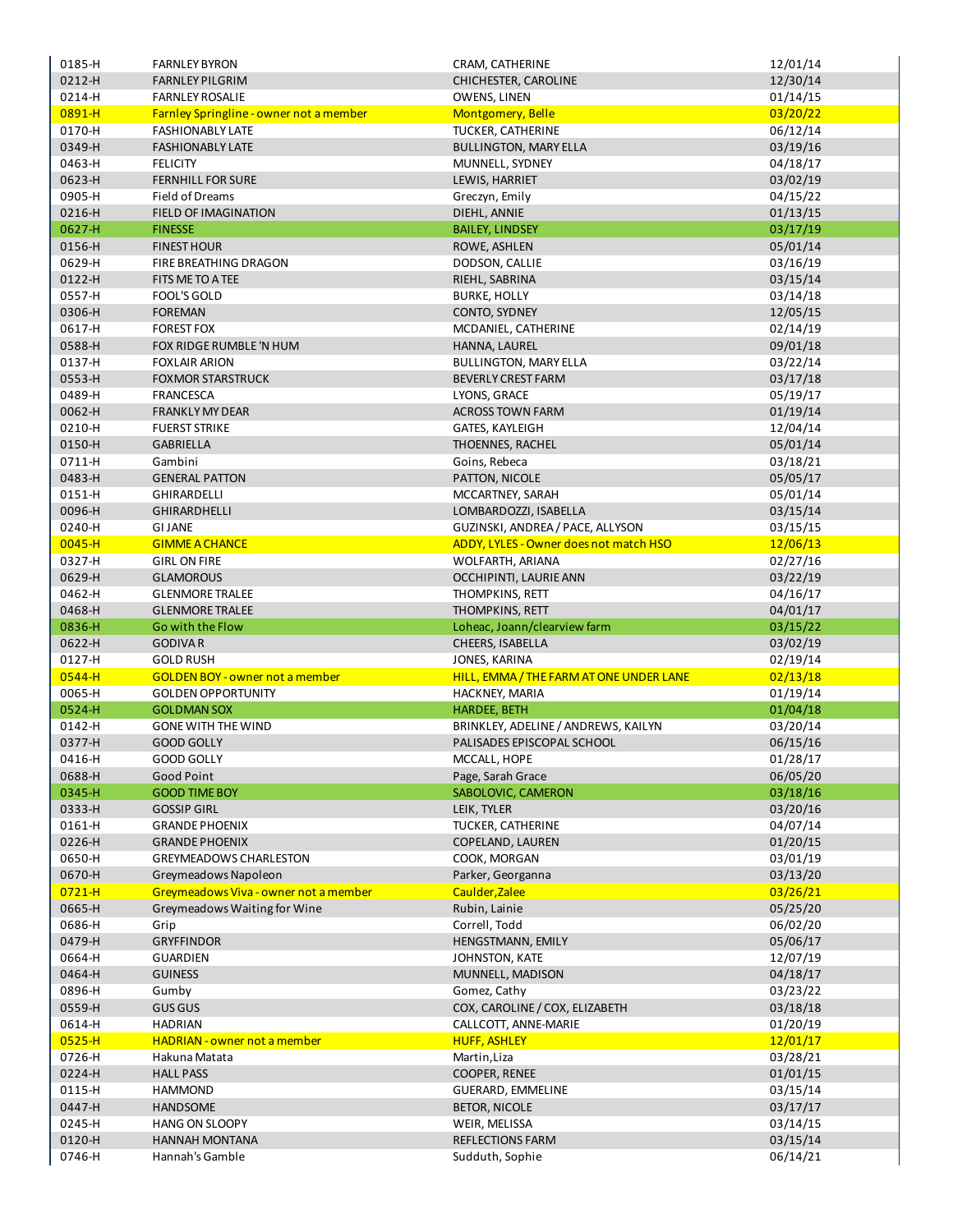| 0888-H           | Happily Evan After - owner not a member        | Hall, Antonia                            | 03/18/22             |
|------------------|------------------------------------------------|------------------------------------------|----------------------|
| 0716-H           | Happy Feet                                     | Bailey, Lindsey                          | 03/20/21             |
| 0504-H           | <b>HAPPY GO LUCKY</b>                          | KELLY, CAROLINE                          | 12/01/17             |
| 0922-H           | Happy Hour                                     | McGrane, Marlow                          | 04/28/22             |
| 0193-H           | HARD TO BE HUMBLE                              | Kilgo, RUTH                              | 09/09/14             |
| 0433-H           | <b>HARMONY K</b>                               | ROBERTSON, JODI                          | 03/17/17             |
| 0668-H           | Harmony Road - owner not a member              | Torrence, Maria                          | 01/20/20             |
| 0729-H           | Harry Winston                                  | Carpenter, Charmaine                     | 04/01/21             |
|                  |                                                |                                          |                      |
| 0706-H           | Havana                                         | Rubin, Lainie                            | 03/18/21             |
| 0702-H           | He's a Rock Star                               | Emory Int Equestrian                     | 03/16/21             |
| 0903-H           | He's My Mojo                                   | Greczyn, Emily                           | 04/15/22             |
| 0592-H           | <b>HEARTBREAKER</b>                            | TRESKE, DR MITZI                         | 11/12/18             |
| 0669-H           | Heartthrob                                     | Burkey, Jennifer                         | 01/27/20             |
| 0234-H           | <b>HEMINGWAY'S WHISKEY</b>                     | MCDANIEL, LINDA                          | 03/12/15             |
| 0335-H           | <b>HERE 'TIZ</b>                               | ROBINSON, KATE                           | 12/01/16             |
| 0498-H           | <b>HERE WE GO AGAIN</b>                        | SMITH, JILL                              | 06/01/17             |
| 0669-H           | Herr Chico - Owner not a member                | Hackney, Maria                           | 05/10/20             |
| 0073-H           | <b>HEZZA ROCKIN</b>                            | SUTTON, SYDNEY                           | 01/21/14             |
| $0683 - H$       | Hidden Springs Armani -                        | Craven, Avery - owner does not match HSO | 06/01/20             |
| 0136-H           | <b>HIDDEN SPRINGS CHANEL</b>                   | Large, Ellee Rose                        | 03/22/14             |
|                  |                                                |                                          |                      |
| 0448-H           | <b>HIDDEN SPRINGS DAKOTA</b>                   | SPRINGHART, HOPE                         | 03/17/17             |
| 0446-H           | HIDDEN SPRINGS FAN DANCER                      | RANDOLPH, DIANNE                         | 03/18/17             |
| 0444-H           | <b>HIDDEN SPRINGS FENNEL</b>                   | RANDOLPH, DIANNE                         | 03/18/17             |
| 0662-H           | HIDDEN SPRINGS FENNEL                          | <b>GOODWIN, MOLLIE</b>                   | 09/29/19             |
| 0545-H           | <b>HIDDEN SPRINGS HOKEY POKEY</b>              | COOPER, EMMA                             | 03/15/18             |
| 0481-H           | <b>HIDDEN SPRINGS MINUET</b>                   | RANDOLPH, DIANNE                         | 05/06/17             |
| 0634-H           | <b>HIDDEN SPRINGS VERSACE</b>                  | Goodwin, MOLLIE                          | 04/16/19             |
| 0661-H           | Hidden Springs Versace                         | Goodwin, Mollie                          | 03/08/20             |
| 0167-H           | <b>HIGH OCTANE</b>                             | INGRAM, AMANDA                           | 05/10/14             |
| 0152-H           | <b>HIGH TIDE</b>                               | LESLIE PRIOR / SEAHORSE ASSOC.           | 05/01/14             |
| 0825-H           | <b>Highland Fling</b>                          | Gillick, Helen                           | 03/10/22             |
| 0113-H           | HIGHLAND'S LAD                                 | LINKER, REMINGTON / WILKINSON, ALYCIA    |                      |
|                  |                                                |                                          | 03/15/14             |
| 0668-H           | <b>HIGHLIFE'S LAMBORGHINI</b>                  | Thomas, Taylor                           | 10/24/19             |
| 0749-H           | <b>HLF Dino</b>                                | Hunt, Robert                             | 06/18/21             |
| 0748-H           | HLF Libby - Owner not a member                 | Falzarano, Katie                         | 06/18/21             |
|                  |                                                |                                          |                      |
| $0742 - H$       | Hold the Croutons - Owner not a Member         | <b>Cogar, Carlyn</b>                     | 06/09/21             |
| $0163 - H$       | <b>HOLD YOUR COURSE</b>                        | Joann Loheac                             | 02/01/14             |
| 0667-H           | <b>Honor Roll</b>                              | Loheac, Oliva                            | 03/09/20             |
| 0087-H           | <b>HOPE FLOATS</b>                             | DENAUX, CATHERINE                        |                      |
|                  | <b>HOUDINI</b>                                 | POWELL, CARSON                           | 02/28/14             |
| 0011-H           |                                                |                                          | 11/16/13             |
| 0632-H           | <b>HOUSTON B</b>                               | SPRATT, JENNIFER COWAN                   | 04/08/19             |
| 0284-H           | HOW TO STEAL A MILLION                         | MARTIN, LILLIE                           | 08/01/15             |
| 0593-H           | <b>HTS BUGATTI</b>                             | MASSEY, MCCALL                           | 11/14/18             |
| 0897-H           | Hudson                                         | Smith, Lacey                             | 03/25/22             |
| 0293-H           | <b>HUMOR ME</b>                                | ANDERSON, EMMA                           | 11/30/15             |
| 0740-H           | <b>Huxsutawney Phil</b>                        | Sproles, Jennifer                        | 06/08/21             |
| 0635-H           | I AM GROOT                                     | <b>HOBBIT HILL</b>                       | 04/19/19             |
| 0455-H           | <b>I LOVE LUCY</b>                             | TERRELL, ALEXIS                          | 03/25/17             |
| 0253-H           | I'M SO FANCY                                   | ABERNATHY, ANNA                          | 04/10/15             |
| $0777 - H$       | If the Shoe Fits - owner does not match HSO    | Giovanniello, Lisa                       | 09/06/21             |
| 0125-H           | ILLUMINATE                                     |                                          |                      |
|                  | <b>IMAGINE THAT</b>                            | <b>GILLICK, HELEN</b>                    | 03/26/14             |
| 0486-H           |                                                | HOGAN, A.E.                              | 05/05/17             |
| 0754-H           | Imagine That                                   | Roberts, Haley                           | 08/17/21             |
| 0359-H           | IN PERFECT HARMONY (CHAROLETTE)                | WEREDYK, AUBRIE                          | 03/18/16             |
| 0768-H           | In the Spotlight                               | Davis, Karyston                          | 09/04/21             |
| 0834-H           | In the spotlight                               | Davis, Karyston                          | 03/14/22             |
| 0805-H           | Incognito                                      | Von Dohlen, Schuyler                     | 12/03/21             |
| 0717-H           | Indeliable                                     | Cone, Arden                              | 03/20/21             |
| 0571-H           | <b>INDIANA</b>                                 | POPE, KELLY                              | 05/03/18             |
| 0175-H           | INDIANA JONES                                  | ADAMSON, MALLORY                         | 06/14/14             |
| 0752-H           | <b>Indigo Blue</b>                             | Fuller, Jules                            | 07/21/21             |
| 0822-H           | Indy Van De Kampel                             | Darbee, Kristin                          | 02/21/22             |
| $0757 - H$       | Inigo Montoya - horse name not exact match HSO | Hitchcock, Kristen                       | 09/01/21             |
|                  |                                                |                                          |                      |
| 0311-H           | <b>INTERNET II</b>                             | CRAM, CATHERINE                          | 12/04/15             |
| 0737-H           | Into the Blue                                  | Huegerich, Nancy                         | 04/27/21             |
| 0184-H<br>0884-H | <b>INVISIBLE INK</b><br>Irish Fury             | JONES, KARINA<br>Kina, Brooklyn          | 07/18/14<br>03/19/22 |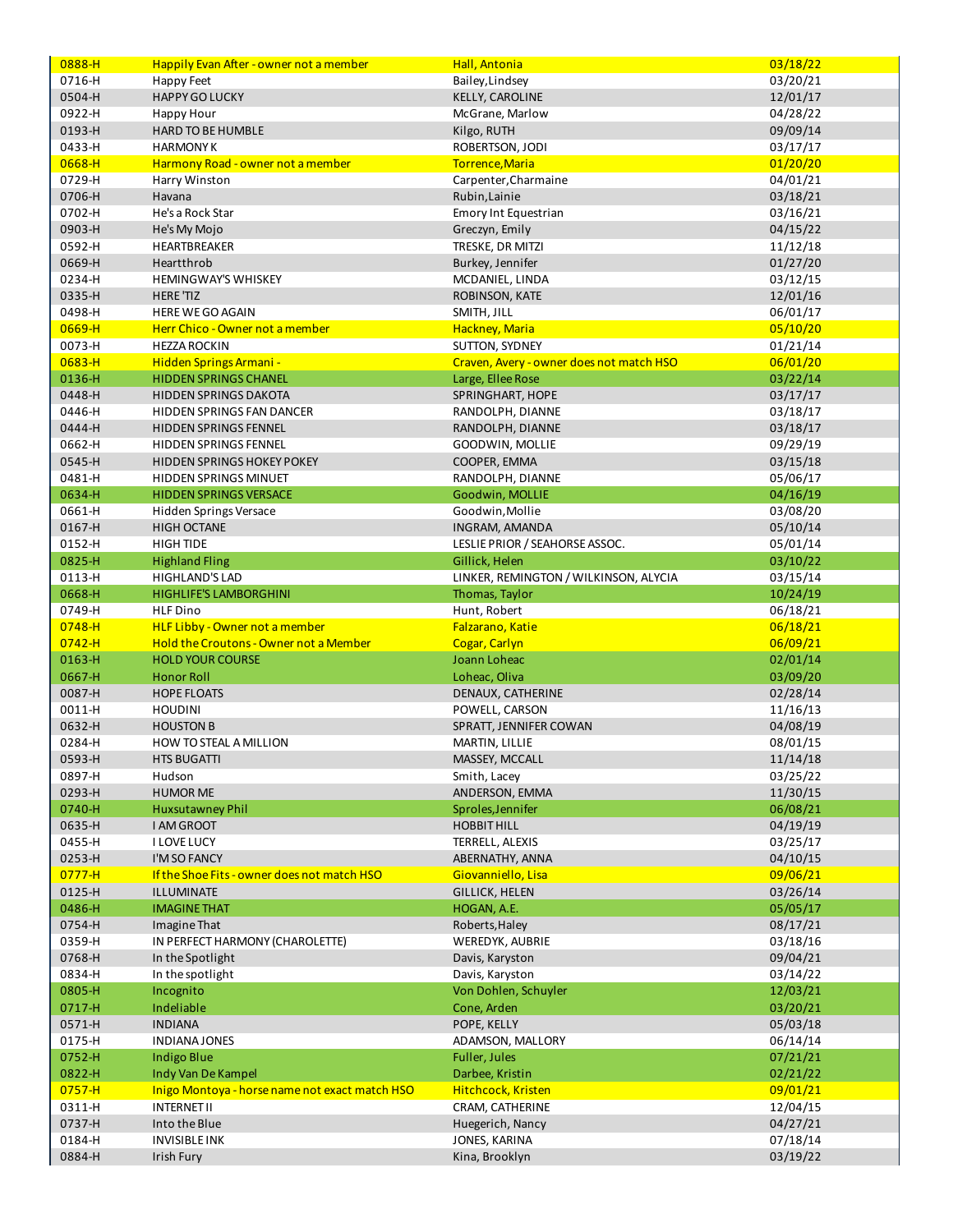| 0689-H           | <b>Irish Whiskey</b>                               | <b>Fuller, Janet/Jules - owner does not match HSO</b> | 06/11/20             |
|------------------|----------------------------------------------------|-------------------------------------------------------|----------------------|
| 0910-H           | <b>Irrevocable Trust</b>                           | King, Mia                                             | 04/16/22             |
| 0379-H           | <b>IT'S A GOOD THING - owner not a member</b>      | <b>CLARK, ALEXIS</b>                                  | 06/16/16             |
| 0410-H           | <b>IT'S A SECRET</b>                               | CRAM, CATHERINE                                       | 01/01/17             |
|                  |                                                    |                                                       |                      |
| 0665-H           | IT'S BEAU TIME                                     | PAUL, BRITTANY                                        | 10/14/19             |
| 0026-H           | <b>ITSALLGOOD</b>                                  | FICCA, ELLY                                           | 12/07/13             |
| 0250-H           | <b>IZZADORA</b>                                    | <b>GETCHEL, ANN</b>                                   | 03/15/15             |
| 0667-H           | J.C.Whitney                                        | Jules Fuller                                          | 01/14/20             |
| 0227-H           | <b>JACK RABBIT SLIM</b>                            | PRICE, KENZIE                                         | 01/20/15             |
| 0043-H           | <b>JACKPOT</b>                                     | <b>CALVERT TRAINING STABLES</b>                       | 12/06/13             |
| 0693-H           | Januar                                             | Barnette, Virginia                                    | 06/14/20             |
|                  |                                                    |                                                       |                      |
| 0388-H           | <b>JASPER LAKE</b>                                 | WOODALL, LINDSAY                                      | 11/30/16             |
| 0651-H           | JE NE SAIS QUOI                                    | <b>BARBOUR, NICOLE</b>                                | 10/26/18             |
| $0017 - H$       | JEAN LUC - owner does not match HSO                | <b>MACK, ADRIAN</b>                                   | 11/16/13             |
| 0671-H           | <b>Jet Stream K</b>                                | Sammataro, Lucile Milliken                            | 08/26/20             |
| 0756-H           | Jetpack                                            | Royall, Mims                                          | 08/29/21             |
| $0130 - H$       | JOE BOXER - Owner does not match HSO               | <b>VIK, CASSIDY</b>                                   | 02/21/14             |
| 0218-H           | <b>JOE SALTIM Z</b>                                | STIER, TAYLOR RIO                                     | 01/20/15             |
| 0736-H           |                                                    |                                                       |                      |
|                  | <b>Joy Ride</b>                                    | Frost, Ellen                                          | 04/30/21             |
| $0421 - H$       | <b>JUMP FOREST JUMP - owner does not match HSO</b> | <b>PARKER, SADIE</b>                                  | 02/24/17             |
| 0024-H           | <b>JUNIOR</b>                                      | REED, IRENE                                           | 12/07/13             |
| 0497-H           | <b>JUST A DREAM</b>                                | <b>CRAVER, COURTNEY</b>                               | 06/22/17             |
| 0368-H           | <b>JUST BOB</b>                                    | BARBOUR, NICOLE / HAPPY HOUR FARM                     | 05/06/16             |
| 0336-H           | <b>JUST CAN'T GET ENOUGH</b>                       | <b>BROADFOOT, CAROLINE</b>                            | 03/25/16             |
| 0663-H           | <b>JUST IMAGINE</b>                                | <b>BLANKS, SARAH EVELYN</b>                           | 12/07/19             |
| 0351-H           | <b>JUST IN TIME</b>                                | <b>BAILEY, LINDSEY</b>                                |                      |
|                  |                                                    |                                                       | 03/19/16             |
| 0385-H           | <b>JUST MY STYLE</b>                               | HATCHER, DAVENPORT                                    | 11/08/16             |
| 0647-H           | <b>JUST PEACHY</b>                                 | HOGAN, AE                                             | 05/04/19             |
| 0838-H           | K's Red Solo Cup - owner not a member              | Rowland, Jamie                                        | 03/16/22             |
| 0404-H           | <b>KABAIR</b>                                      | SMOAK, MALLISON E                                     | 01/20/17             |
| 0454-H           | <b>KAHLUA</b>                                      | KIMBALL, SYDNEY                                       | 03/25/17             |
| 0625-H           | <b>KAIYA</b>                                       | METH, JENN                                            | 03/12/19             |
| 0269-H           | <b>KALAHARI</b>                                    | HAMMETT, ELIZA HALL                                   | 01/22/18             |
|                  |                                                    |                                                       |                      |
|                  |                                                    |                                                       |                      |
| 0537-H           | <b>KASTEEL M</b>                                   | CHAPMAN, COOPER                                       | 02/22/18             |
| 0696-H           | Katydid                                            | Carpenter, Charmaine                                  | 07/24/20             |
| 0358-H           | <b>KAZAN</b>                                       | <b>FRICK, THOMAS</b>                                  | 03/19/16             |
| 0676-H           | Keep Me in Mind                                    | Weldon, Stephanie                                     | 05/30/20             |
| 0668-H           | Kelviden Lone Star                                 |                                                       |                      |
|                  |                                                    | Dobson, Campbell                                      | 05/27/20             |
| $0823 - H$       | Kentucky Blue - owner not a member                 | <b>Goins, Emily</b>                                   | 02/28/22             |
| 0533-H           | <b>KENTUCKY BOURBON</b>                            | MILLER, RACHEL                                        | 02/11/18             |
| 0687-H           | Kentucky Ter Doorn                                 | Craver, Courtney                                      | 06/04/20             |
| $0085 - H$       | <b>KEY TO THE CITY - owner not a member</b>        | <b>JESSEN, FREDA</b>                                  | 02/20/14             |
| 0063-H           | KING ARTHUR                                        | KREAMER, GRACE ROSE / TEMELINI, LENA                  | 01/19/14             |
| 0500-H           | KNOCK YOUR SOCKS OFF                               | <b>BULLINGTON, MARY ELLA</b>                          | 09/01/17             |
| 0900-H           | La Bellissima                                      | Royall, Mims                                          | 03/31/22             |
| $0738 - H$       | La Soleil - owner not member                       | Yunginger, Annie                                      | 05/23/21             |
|                  | <b>LACOSTE</b>                                     |                                                       |                      |
| 0081-H           |                                                    | BISHOP, JORDAN                                        | 02/01/14             |
| 0678-H           | Lakeview Laci                                      | Newland, Lauren                                       | 05/30/20             |
| 0670-H           | Lakeview Logan's Way                               | Armstrong Burnett, Julia                              | 05/26/20             |
| 0204-H           | <b>LATCH KEY KID</b>                               | HAAG, SUE                                             | 12/07/14             |
| 0587-H           | LATINO                                             | <b>GURLEY, EMMA</b>                                   | 08/14/18             |
| 0389-H           | LE BEAU CHEVAL                                     | CHICHESTER, CAROLINE                                  | 12/04/16             |
| 0639-H           | <b>LEAP OF FAITH</b>                               | DUNLAP, CLAIBORNE                                     | 04/27/19             |
| 0514-H           | <b>LEGALLY BLOND</b>                               | PAQUETTE, SARAH                                       | 12/01/17             |
|                  | LEGEND                                             |                                                       |                      |
| 0572-H           |                                                    | TURNER, EADIE                                         | 05/05/18             |
| 0915-H           | Let's Roll                                         | Weagle, Courtney                                      | 04/22/22             |
| 0244-H           | LEZARA                                             | CONKLE, ASHLEY                                        | 03/13/15             |
| 0438-H           | <b>LIBERTYZ</b>                                    | LAPOINTE, EMMA                                        | 03/27/17             |
| 0182-H           | <b>LIBRETTO</b>                                    | PRESTAGE, CYNTHIA                                     | 05/26/14             |
| $0105 - H$       | LIFE IN COLOR - owner does not match HSO           | <b>WEST, NATALIE</b>                                  | 03/15/14             |
| 0554-H           | LIFE STORY                                         | <b>BEVERLY CREST FARM</b>                             | 03/17/18             |
|                  | Lifestyle - owner not a member                     | Falzarano, Katie                                      |                      |
| 0889-H           |                                                    |                                                       | 03/19/22             |
| 0569-H           | LINCOLN HILL                                       | GIBBS, JOANNE                                         | 05/03/18             |
| 0660-H           | <b>LINKRUS</b>                                     | MCCRAVY, MACKENZIE                                    | 08/30/19             |
| 0815-H           | Lion's Pride                                       | Blanks, Sarah Evelyn                                  | 12/04/21             |
| 0780-H<br>0803-H | Lithosphere<br>Little blue boy                     | Blackwell, Karleigh<br>Leseman, Ann                   | 11/12/21<br>12/03/21 |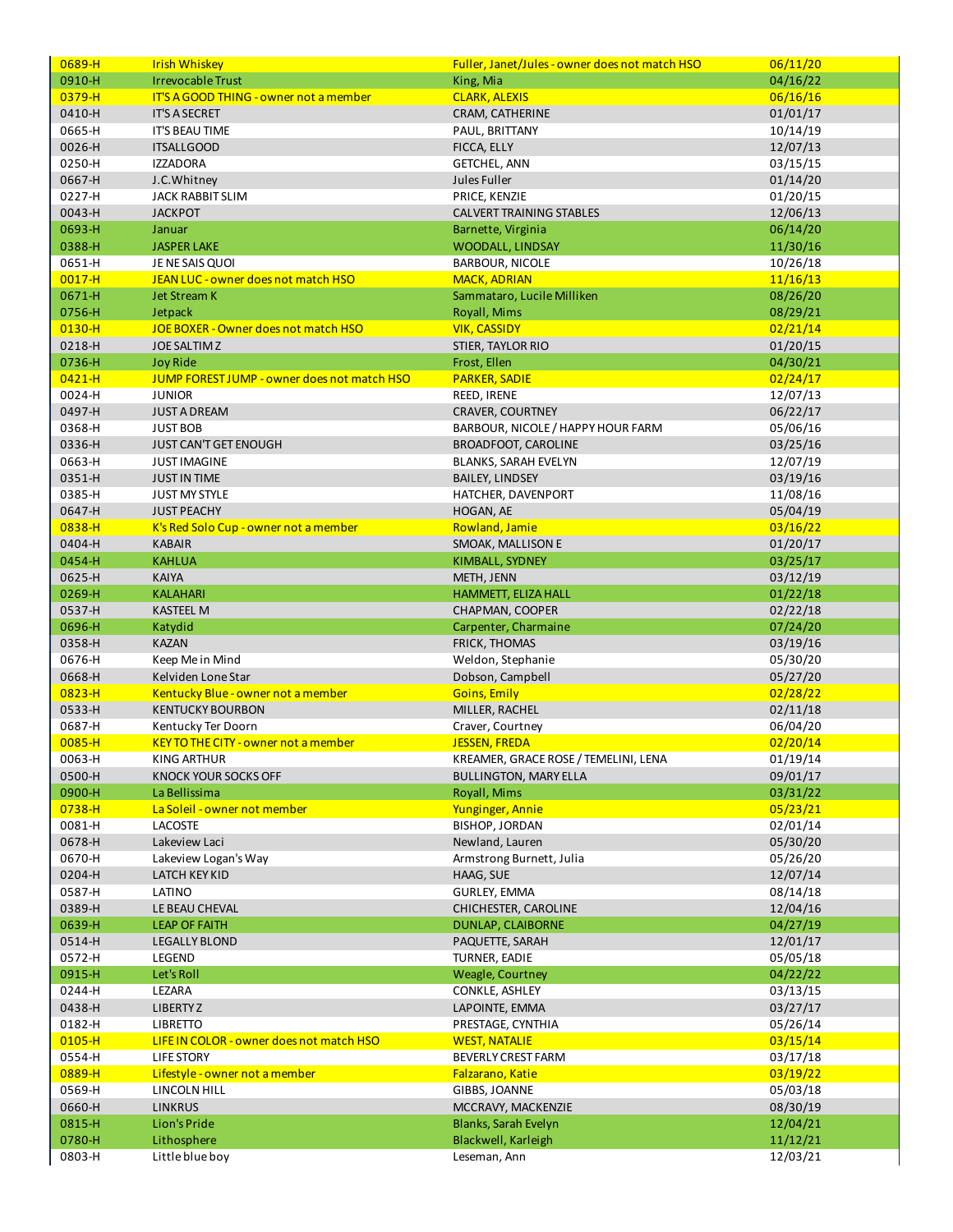| 0373-H     | <b>LOCAL BOY</b>                            | PAGANO, JEN                           | 04/29/16             |
|------------|---------------------------------------------|---------------------------------------|----------------------|
| 0705-H     | Local Boy                                   | Wilson, Erin                          | 03/18/21             |
| 0833-H     | Login                                       | Thomas, Virgina                       | 03/14/22             |
| 0512-H     | LONESOME WIND                               | MCALLISTER, ALEXANDRA                 | 12/02/17             |
| 0364-H     | <b>LORD STERLING</b>                        | MOORE, GRACE                          | 04/06/16             |
| 0474-H     | <b>LOST MY LIGHTNING</b>                    | KOPCHINSKI, RILEY                     | 05/05/17             |
| 0076-H     | <b>LOST MY SOCK</b>                         | STOLLE, MAYA                          | 02/02/14             |
| 0007-H     | <b>LOUIS VUITTON</b>                        | SLAGGERT, DANIELLE                    | 03/13/15             |
| 0692-H     |                                             |                                       |                      |
|            | Louisa Z                                    | Jodi Robertson                        | 02/23/21             |
| 0303-H     | <b>LOVE NOTE</b>                            | <b>MENIS, MERRITT</b>                 | 12/06/15             |
| 0374-H     | <b>LOVE SONNETT</b>                         | WHITMIRE, EMMI LAYNE                  | 03/18/16             |
| 0394-H     | LOVE YOU TO                                 | WALKER, SARAH                         | 11/29/16             |
| 0581-H     | <b>LUCERNE</b>                              | Taylor, Mims                          | 06/17/18             |
| 0508-H     | <b>LUCKY GUESS</b>                          | REIDMAN, ISABELLE                     | 12/01/17             |
| 0760-H     | Ludwigs Luna                                | Sigwald, Abigail                      | 09/03/21             |
| 0664-H     | Luna Perfecto                               | JACKSON, AVA                          | 05/07/20             |
| 0547-H     | <b>LUNAR ECLIPSE</b>                        | <b>CARPENTER, CHARMAINE</b>           | 12/01/17             |
| 0383-H     | <b>LYON COUNTRY</b>                         | LAFAYETTE FARM HOLDINGS LLC           | 06/01/16             |
| 0196-H     | LYONS CREEK QUO VADIS                       | ADDY, SARAH                           | 12/03/14             |
| 0605-H     | <b>MACARONI</b>                             | <b>WEST, SANNA</b>                    | 12/01/18             |
| 0890-H     | MacDaddy                                    | Montomery, Belle                      | 03/20/22             |
| 0002-H     | <b>MADISON</b>                              | <b>GEORGE, ELISE</b>                  | 10/26/13             |
|            | <b>MADISON AVENUE</b>                       |                                       |                      |
| 0022-H     |                                             | NICHOLSON, ASHLEY                     | 12/06/13             |
| 0220-H     | <b>MAGHEE</b>                               | CHAPMAN, COOPER                       | 01/26/15             |
| 0268-H     | MAGIC CARPET RIDE                           | VAN GEISON, PAIGE                     | 06/02/15             |
| 0664-H     | <b>Magic Trick</b>                          | Taylor, Mae                           | 03/15/20             |
| 0791-H     | <b>Magic Trick</b>                          | Noonan, Penelope                      | 12/01/21             |
| 0031-H     | MAGICAL CLOUD                               | RUSSELL, LINCOLN                      | 12/04/13             |
| 0342-H     | <b>MAGICAL MONTY</b>                        | DIERKS, ERIC                          | 03/18/16             |
| 0926-H     | Magically Frozen                            | McCroskey, Molly                      | 03/16/22             |
| 0334-H     | <b>MAKLOUD</b>                              | CLEMENT, FINLEY                       | 03/22/16             |
| 0422-H     | <b>MANDY</b>                                | COX, CAROLINE                         | 03/08/17             |
| 0160-H     | <b>MANOLITO</b>                             | PARHAM, LILA GRACE                    | 05/01/14             |
| 0290-H     | MAPLESIDE KNIGHT SPOT                       | GURLEY, EMMA                          | 10/23/15             |
| 0785-H     | Marchesi                                    | Robinson, Mary                        | 11/27/21             |
| 0074-H     | <b>MARDIS GRAS</b>                          | ROBERTSON, ANSLEY                     | 12/01/13             |
| 0179-H     | <b>MARITIME</b>                             | <b>BROWN, MADISON</b>                 | 03/01/14             |
| 0484-H     | <b>MARLEY</b>                               | JOHNSON, KELLY                        |                      |
|            |                                             |                                       | 05/06/17             |
| 0530-H     | <b>MARRYING KIND</b>                        | HILL, EMMA                            | 02/01/18             |
| 0159-H     | <b>MARTIAN DIAMOND</b>                      | PARHAM, CLAIRE                        | 05/01/14             |
| 0313-H     | MARVEL COMIC                                | MANIGAULT, GIGI                       | 12/01/16             |
| 0669-H     | <b>Mary Poppins</b>                         | Dobson, Dorothy                       | 05/27/20             |
| 0401-H     | MASTERPIECE                                 | NASH, MEGAN                           | 01/10/17             |
| 0775-H     | <b>Match Point</b>                          | Taylor, Mae                           | 09/16/21             |
| 0491-H     | <b>MAVERICK</b>                             | <b>BOZEMAN, GWEN</b>                  | 06/21/17             |
| 0629-H     | <b>MAVERICK</b>                             | ORSKY, MICHAELA                       | 03/15/19             |
| 0529-H     | MAXWELL SMART                               | HANCOCK, LAUREN                       | 02/03/18             |
| 0538-H     | MAY-B TANGO                                 | JACKSON CREEK STABLES LLC             | 02/22/18             |
| 0195-H     | <b>MCMANIS</b>                              | <b>BAILEY, NANCY</b>                  | 11/12/14             |
| $0054 - H$ | <b>MEDALLION - owner does not match HSO</b> | <b>MOORE, GRACE</b>                   | 12/04/13             |
| 0685-H     | Mer Soliel                                  | Hannah, Kristen                       | 06/02/20             |
| 0040-H     | <b>MERCEDES</b>                             | MENIS, KIT                            | 12/08/13             |
| 0322-H     | <b>MERCEDES</b>                             | STETTLER, SUZANNE                     | 02/23/16             |
|            |                                             |                                       |                      |
| 0391-H     | MERLINS ACCOMPLICE                          | MERCER, ALEX                          | 12/04/16             |
| 0610-H     | <b>MF STARBOY</b>                           | SHERRILL, MEGAN                       | 01/20/19             |
| 0366-H     | <b>MICKEY MOUSE</b>                         | BARBOUR / HAPPY HOUR FARM             | 05/06/16             |
| 0784-H     | Milestone - owner not a member              | Rezac, Jai                            | 11/23/21             |
| 0659-H     | MILKMAN                                     | <b>HEALY MCNEIL, TARA</b>             | 12/01/19             |
| 0510-H     | <b>MINIMUS</b>                              | CAMERON, CAITLIN                      | 12/02/17             |
| 0540-H     | <b>MINION</b>                               | COOPER, EMMA                          | 02/21/18             |
| 0075-H     | <b>MISCHIEF MAKER</b>                       | CARPENTER, CHARMAINE                  | 01/31/14             |
| 0753-H     | Miss Fancy Pants                            | Barr, Andrea                          | 07/15/21             |
| 0099-H     | <b>MISS MAGNOLIA</b>                        | RUSSELL, LINCOLN                      | 03/15/14             |
| 0923-H     | Mission Impossible                          | Schuett, Chrissy                      | 04/29/22             |
| 0316-H     | <b>MISTYS SONG</b>                          | HUFF, ASHLEY                          | 12/01/16             |
| 0703-H     |                                             |                                       |                      |
|            |                                             |                                       |                      |
| 0442-H     | Mocha<br><b>MONEY MAKES MONEY</b>           | Correll, Todd<br><b>BENSON, KAREN</b> | 03/17/21<br>03/18/17 |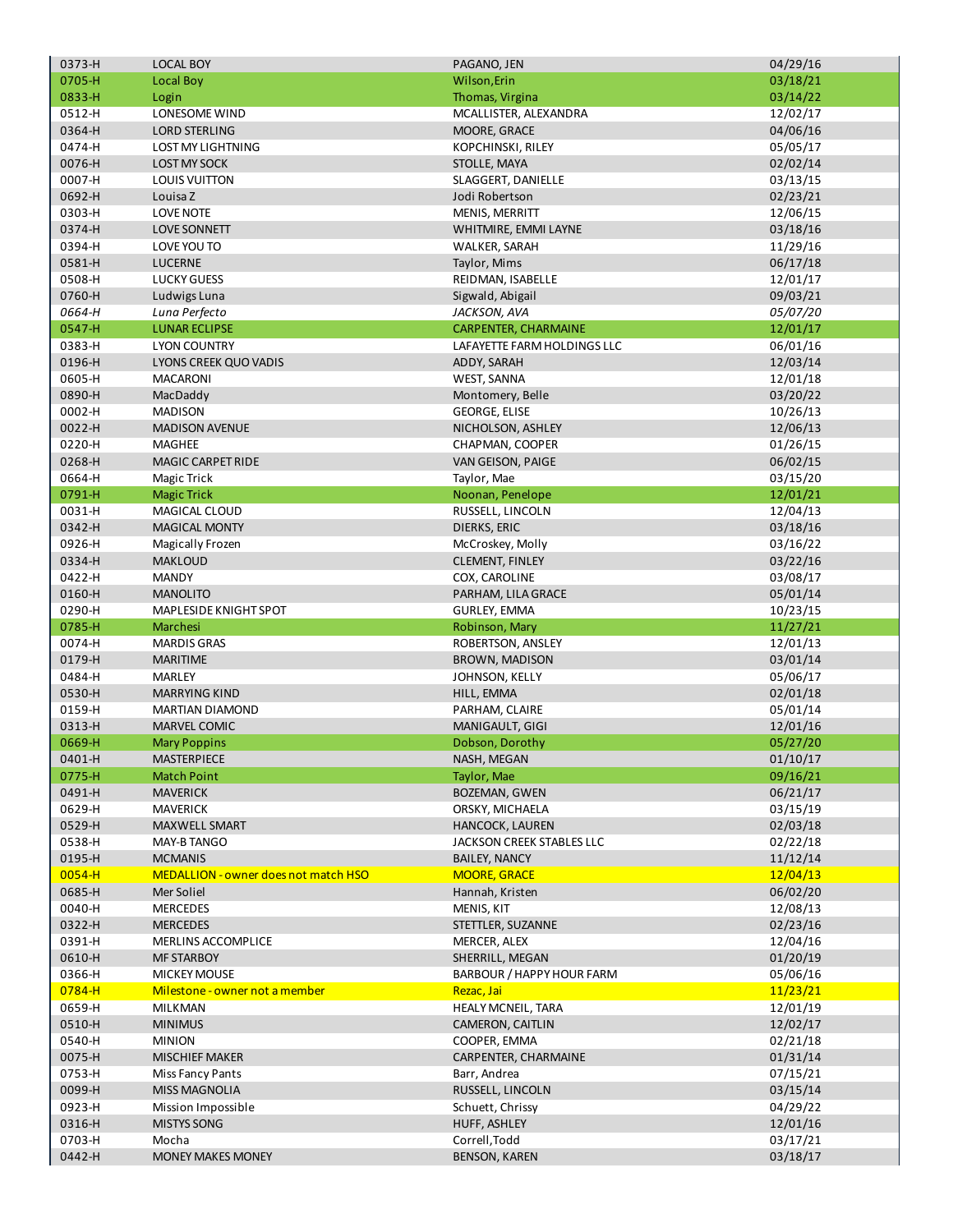| 0495-H     | <b>MONKEY BUSINESS</b>                        | Owens, Kinsley                          | 06/15/17 |
|------------|-----------------------------------------------|-----------------------------------------|----------|
| $0764 - H$ | <b>Monster - Owner does not match HSO</b>     | Lynch, Mandy                            | 09/03/21 |
| 0453-H     | <b>MONTEGO BAY</b>                            | WEST, JESSICA                           | 03/19/17 |
| 0086-H     | <b>MOON RUN PARTY FAVOR</b>                   | ROSINSKI, ERICA                         | 02/22/14 |
| 0661-H     | MORE SPRINKLES PLEASE                         | DE BRUX, ADELAIDE                       | 10/04/19 |
| 0457-H     | <b>MORTON'S PRESTIGE</b>                      | CHICHESTER, CAROLINE                    | 05/01/17 |
| 0661-H     | <b>Motion Picture</b>                         | <b>BARBOUR, NICOLE</b>                  | 03/13/20 |
| 0727-H     | Moves Like Jagger                             | Correll, Morgan                         | 03/28/21 |
| 0669-H     |                                               |                                         |          |
|            | MR BUCKANEER - owner not member               | <b>WATERS, MONICA</b>                   | 11/01/19 |
| 0109-H     | <b>MR GREY</b>                                | SEARLES, ALYSSA                         | 03/15/14 |
| 0271-H     | <b>MR GRINS</b>                               | HOGAN, AE                               | 05/01/15 |
| 0758-H     | Mr Red White and Blue                         | Stroud, Olivia                          | 09/01/21 |
| 0549-H     | MR WHITE CHRISTMAS - owner does not match HSO | <b>DEPUTY, ANN</b>                      | 12/01/17 |
| 0440-H     | <b>MRL'S ANTWAN</b>                           | LAROCK, ELYSSA                          | 03/18/17 |
| $0882 - H$ | Ms Hollywood - owner not a member             | Veerabasu, Nageea                       | 03/19/22 |
| 0657-H     | MTM MR. GRACE                                 | CORN, JAIME                             | 08/20/19 |
| 0417-H     | <b>MTM TINY DANCER</b>                        | DURNFORD, ANNA                          | 01/28/17 |
| 0619-H     | <b>MURANO McW</b>                             | MCWILLIAM, SUZANNAH                     | 02/01/19 |
| 0743-H     | Musette                                       | Atkins, Marjorie                        | 06/10/21 |
| 0663-H     | MY BEARY BEST FRIEND                          | NOWICKI, AMELIA                         | 09/01/19 |
| 0812-H     | My Christmas Wish                             | Sorrells, Josie                         | 12/05/21 |
| 0810-H     | My Enchating Star                             | Rogers, Abby                            | 12/05/21 |
| 0907-H     | My Faithful Pursuit                           | Greczyn, Emily                          | 04/15/22 |
| 0278-H     | <b>MY FRIEND BUSTER</b>                       | WILLIAMSON, IVA                         | 06/13/15 |
| 0630-H     | <b>MY GOLDEN TICKET</b>                       | OWENS, KAYLN                            | 03/17/19 |
| 0072-H     | <b>MY HEART FOREVER</b>                       | D'AMORE, CECILIA                        | 01/15/14 |
| 0266-H     | MY LITTLE GOLDEN GIRL                         |                                         |          |
|            |                                               | POIRIER, SOPHIE                         | 05/15/15 |
| 0802-H     | <b>My Picasso</b>                             | Cooke, Amy                              | 01/06/22 |
| 0714-H     | My Secret Stache                              | Cox, Caroline                           | 03/18/21 |
| 0228-H     | MY SWEET BABBOO                               | KOONTZ, PIPER                           | 02/17/15 |
| 0411-H     | NAMESAKE                                      | <b>BROWN, PAIGE</b>                     | 01/01/17 |
| 0478-H     | NEMO THE CONQUEROR                            | MONTGOMERY, MICHELLE                    | 05/05/17 |
| $0583 - H$ | NEW DIRECTIONS - owner not member             | <b>IRWIN, MICHAEL</b>                   | 03/16/19 |
| 0698-H     | Nimbus 2000                                   | Osterer, Heather                        | 02/08/21 |
| 0663-H     | No Autographs Please                          | Hobbit Hill                             | 03/15/20 |
| 0906-H     | No Gritz, No Glory                            | Greczyn, Emily                          | 04/15/22 |
| 0722-H     | No Joke                                       | Chappell, Connor                        | 03/26/21 |
| 0118-H     | <b>NONCHALANT</b>                             | EKOLA, SARAH / WILKINSON, ALYCIA        | 03/15/14 |
| 0496-H     | <b>NONCHALANT</b>                             | <b>GILLICK, HELEN</b>                   | 06/10/17 |
| 0044-H     | NORTHEASTERN                                  | ADDY, SARAH                             | 12/06/13 |
| $0672 - H$ | Northeatern - owner not a member              | <b>Butenhoff, Sydney</b>                | 08/28/20 |
| 0585-H     | <b>NOTABLE</b>                                | CRAM, ELIZABETH                         | 06/01/18 |
| 0375-H     | <b>NOTORIOUS</b>                              | HANNAH NEWMAN                           | 05/30/16 |
| 0824-H     | Notorious Affair                              | Graham, Levi                            | 02/28/22 |
| $0683 - H$ | Notorious Affair - owner does not match HSO   | Barr, Keely                             | 01/31/21 |
| 0356-H     | <b>NOTTINGHAM</b>                             | HOLMES, MCLEAN                          | 03/17/16 |
|            | <b>NOTTINGHAM</b>                             |                                         |          |
| 0450-H     |                                               | SORENSEN, LYDIA                         | 03/17/17 |
| 0229-H     | <b>NOVELTY</b>                                | STOLLE, MAYA                            | 01/27/15 |
| 0670-H     | Nuberry                                       | Fanara, Giada                           | 05/19/20 |
| 0662-H     | O My Goodness                                 | Garrison, Michelle                      | 05/24/20 |
| 0831-H     | O My Goodness                                 | Garrison, Michelle                      | 03/13/22 |
| 0606-H     | OFFSHORE ACCOUNT                              | JACKSON CREEK STABLES LLC               | 01/01/19 |
| 0016-H     | <b>OLIVER</b>                                 | ORSKY, MICHAELA                         | 11/16/13 |
| 0611-H     | <b>OMINOUS</b>                                | HERMAN, JANE                            | 01/12/19 |
| 0449-H     | ON A WHIM                                     | NICHOLSON, CHRISTINE                    | 03/17/17 |
| 0774-H     | <b>On Point</b>                               | Hogan, Grace                            | 09/16/21 |
| 0555-H     | ONE UP                                        | MCDANIEL, KATIE                         | 03/17/18 |
| 0295-H     | <b>OPPORTUNE</b>                              | ZINK, SHARI                             | 03/01/16 |
| $0747 - H$ | Orange Grove - owner not a member             | Owens, Kayln                            | 06/17/21 |
| $0046 - H$ | ORIONS DIAMOND ACE - Owner does not match HSO | <b>WEST, JESSICA</b>                    | 12/08/13 |
| 0172-H     | OTTERIDGE SWANSON                             | SHEPPARD, AVERY                         | 12/01/15 |
| 0408-H     | <b>OUR CONCERTO</b>                           | <b>BACKER, IRENE</b>                    | 01/23/17 |
| 0630-H     | <b>OUTTA THE BLUE</b>                         | Long, Genevieve                         | 03/14/19 |
| 0690-H     | Over the Moon                                 | Dettelbach, Laney                       | 05/27/20 |
| 0578-H     | <b>PADDINGTON</b>                             | MENIS, KIT - Owner does not match HSO   | 06/11/18 |
| 0042-H     |                                               | SMITH, EMMA                             |          |
|            | PAINT BY NUMBER                               |                                         | 12/06/13 |
| 0744-H     | Pal                                           | Schuett, Chrissy/Scott Hills Equestrian | 06/13/21 |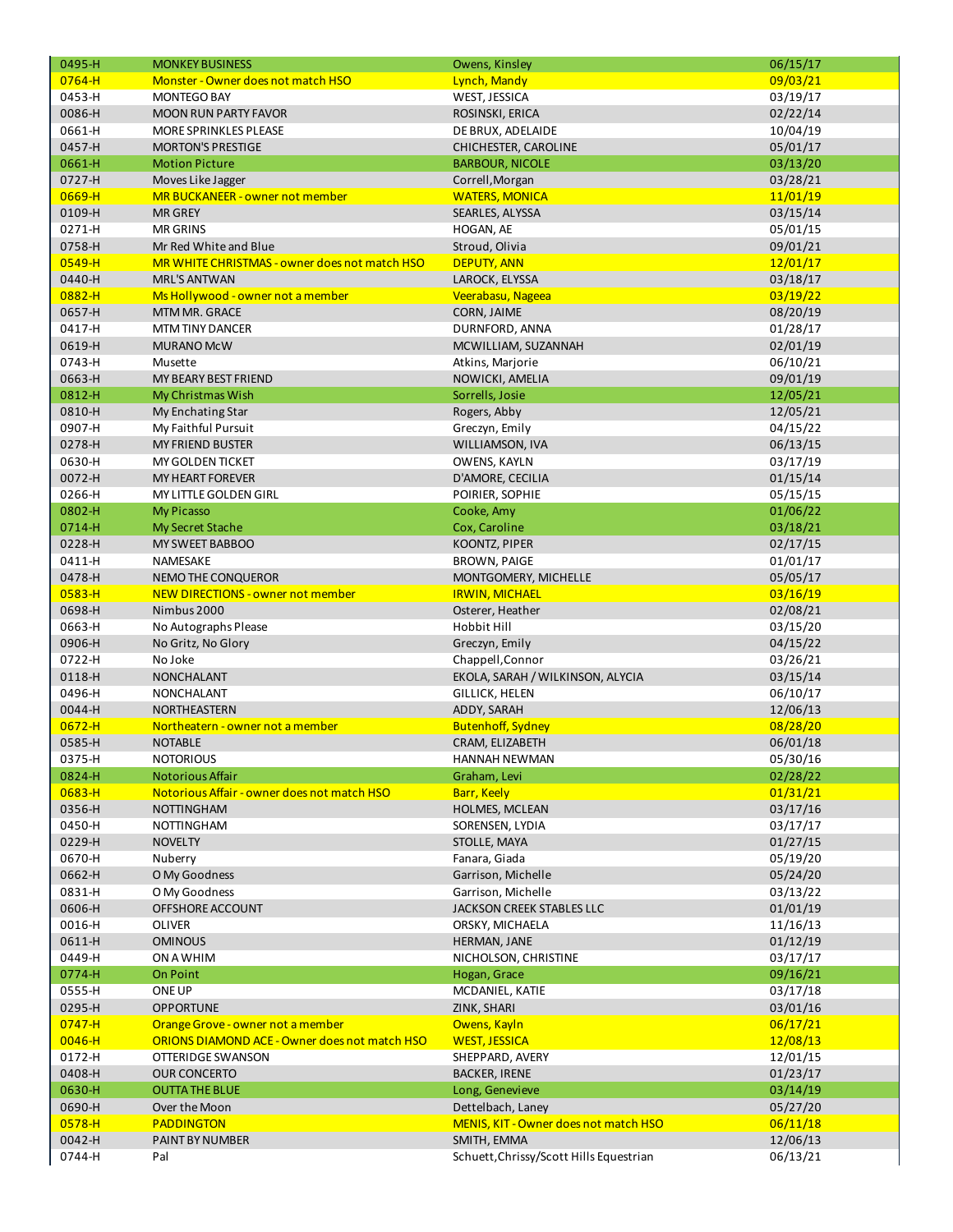|                  | PARDON MY FRENCH                                      | <b>BISHOP, JORDAN</b>                  | 01/27/15             |
|------------------|-------------------------------------------------------|----------------------------------------|----------------------|
| 0094-H           | PARDON MY ZIPPER                                      | <b>OVER THE RIVER FARM</b>             | 03/15/14             |
| 0579-H           | <b>PARIS NIGHTS</b>                                   | MENIS, KIT                             | 06/11/18             |
| 0636-H           | <b>PARK AVENUE</b>                                    | DAVIDSON, LYDIA                        | 04/21/19             |
| 0678-H           | Parkmore Delight Z                                    | Parkinson, Caroline                    | 12/06/20             |
| 0255-H           | <b>PARTY MUSIC</b>                                    | SHEARON, MCKENZIE                      | 03/10/15             |
| 0299-H           | <b>PARTY ROCK</b>                                     | ADDY, LYLES                            | 12/03/15             |
| 0630-H           | PATCH OF PARADISE                                     | NOWICKI, AMELIA                        | 03/16/19             |
| $0723 - H$       | Paul Revere - owner not a member                      | Hudson, Ella                           | 03/09/21             |
| 0221-H           |                                                       | CARTER, PEYTON                         |                      |
|                  | PAX ROMANA                                            |                                        | 01/16/15             |
| 0665-H           | Penny's From Heaven                                   | Weathers, Rachael                      | 03/15/20             |
| 0887-H           | Perpetua                                              | Matejko, Sarah                         | 03/18/22             |
| 0274-H           | PERRI-A                                               | <b>FAITH, STEFANIE</b>                 | 06/09/15             |
| 0494-H           | PERSUASION                                            | DAY, JULIANNA                          | 06/17/17             |
| 0035-H           | <b>PESCADO</b>                                        | <b>HEELAN, LEE</b>                     | 12/05/13             |
| 0563-H           | PF CHRISTOPHER                                        | GANTT, BRENNA                          | 04/10/18             |
| 0911-H           | PF Kodiak                                             | Hanby, Elizabeth                       | 04/18/22             |
| 0325-H           | PF PARK AVENUE                                        | PRICE, KENZIE                          | 01/25/16             |
| 0147-H           | PHANTOM OF THE OPERA                                  | COOPER, RENEE                          | 04/18/14             |
| 0659-H           | Picante - owner not a member                          | The Farm at One Under Lane             | 02/17/20             |
| 0624-H           | PICTURE PERFECT                                       | <b>BULLINGTON, MARY ELLA</b>           | 03/03/19             |
| 0119-H           | PICTURE THAT                                          | KELLGREN, SYDNEY / WILKINSON, ALYCIA   | 03/15/14             |
| 0117-H           | <b>PINK LADY</b>                                      | RUSSELL, LINCOLN                       | 03/15/14             |
| 0070-H           | PINKY PROMISE                                         | <b>BAILEY, LINDSEY</b>                 |                      |
|                  |                                                       |                                        | 01/18/14             |
| 0272-H           | PINKY PROMISE                                         | DOBSON, LARKIN                         | 05/01/15             |
| 0670-H           | Pisani                                                | Sammataro, Lucile Milliken             | 08/24/20             |
| 0154-H           | PIXIE HOLLOW                                          | KIRBY, VICTORIA                        | 05/01/14             |
| 0707-H           | Plantinum Romance                                     | Harbold, Alison                        | 03/18/21             |
| 0672-H           | Play it Loud                                          | Williams, Hannah                       | 05/30/20             |
| 0441-H           | PLAYDATE                                              | HAMILTON, ELLEN                        | 03/18/17             |
| 0641-H           | PLAYDATE                                              | PALISADES EPISCOPAL SCHOOL             | 04/12/19             |
| 0371-H           | <b>PLUM SILLY</b>                                     | WICKIS, REBECCA                        | 03/07/16             |
| 0778-H           | <b>Pocket Full of Posies</b>                          | Giovanniello, Lisa                     | 09/06/21             |
| 0924-H           | Pocket Full of Sunshine                               | McCroskey, Molly                       | 03/16/22             |
| 0820-H           | <b>Poker Face M</b>                                   | Sabolovic, Fiona                       | 02/04/22             |
| 0665-H           | Popular Demand                                        | Ryleigh Reid                           | 02/25/20             |
| 0071-H           | PORT ROYAL                                            | ADAMS, REAGAN                          | 01/15/14             |
|                  |                                                       | MARTIN, LILLIE                         | 05/01/17             |
|                  |                                                       |                                        |                      |
| 0487-H           | PORT ROYAL                                            |                                        |                      |
| 0320-H           | <b>PORTHOS</b>                                        | <b>GUERARD, EMMELINE</b>               | 01/29/16             |
| 0827-H           | Powerstroke                                           | Kendrick, Leila                        | 03/10/22             |
| 0346-H           | PRESCOTT                                              | MCCARTHY, BRIAN                        | 03/17/16             |
| 0431-H           | PRESCRIBED TO BE BAY                                  | PITT, KYLEE                            | 03/17/17             |
| 0301-H           | PRETEND I'M BAY                                       | CONLEY, LEXI                           | 12/06/15             |
| 0688-H           | Pretty as a Peach                                     | Natalie Bacon                          | 02/20/21             |
| 0235-H           | PRETTY IN PINK                                        | MEYER, MELISSA / BIG CREEK FARMS       | 03/13/15             |
| 0423-H           | PRINCE OF HEARTS                                      | HANNAN, ALEXANDRIA                     | 01/01/17             |
| 0826-H           | Procidana                                             | Stanley, Mackenzie                     | 03/10/22             |
| 0140-H           | PROMISE                                               | BRYAN, AMANDA                          | 03/22/14             |
| 0668-H           | Qrome de Lis                                          | Jessica Adkins                         | 02/28/20             |
|                  |                                                       | STARNES, BRIANNA                       |                      |
| 0194-H           | <b>QUEEN OF HEARTS</b>                                |                                        | 11/13/14             |
| 0231-H           | <b>QUESTIONABLE HERO</b>                              | <b>GATES, HANNAH</b>                   | 02/20/15             |
| 0628-H           | <b>QUICKSILBUR</b>                                    | STEVENS, KENDALL                       | 03/15/19             |
| 0310-H           | <b>QUICKSILVER BALLAD</b>                             | SANTORO, SOPHIA                        | 12/04/15             |
| 0430-H           | <b>QUIET FLAME</b>                                    | JOHNSON, CAROLINE                      | 03/19/17             |
| 0627-H           | <b>QUIET SEARCH</b>                                   | Joann Loheac                           | 03/13/19             |
| 0655-H           | QUINCENTO                                             | CARMICHAEL, HADLEY                     | 06/01/19             |
| 0456-H           | <b>QWINTO D'AUNOU</b>                                 | <b>HEDGES, CAROLINE MAUDE</b>          | 03/26/17             |
|                  | RAINBOW ROW-sometimes listed as different owner.      |                                        |                      |
| 0509-H           | Does not get points when listed with different owner. | <b>BURTON, JORDAN LEE</b>              | 12/01/17             |
| 0025-H           | RAINDANCE                                             | CARR, DR. ANA LISA                     | 12/13/13             |
| 0149-H           | RAINDROPS ON ROSES                                    | CURRIE, EMMA                           | 05/01/14             |
| 0181-H           | RAINEY NIGHT IN GEORGIA                               | DIETER, BRIDGET                        | 05/15/14             |
| 0677-H           | Ramira Rosa Z                                         | Robertson, Jodi                        | 12/06/20             |
|                  | Ramira Rosa Z                                         | Lerstang, Talley                       |                      |
| 0809-H<br>0262-H | <b>RED SKY ROYAL</b>                                  | LANTZ, ANDREA                          | 12/05/21             |
|                  |                                                       |                                        | 01/01/15             |
| 0466-H<br>0794-H | <b>REDDINGTON</b><br>Redfield's Legend                | VICTORINE, JULIANA<br>Sloan, Katie Sue | 03/01/17<br>12/07/21 |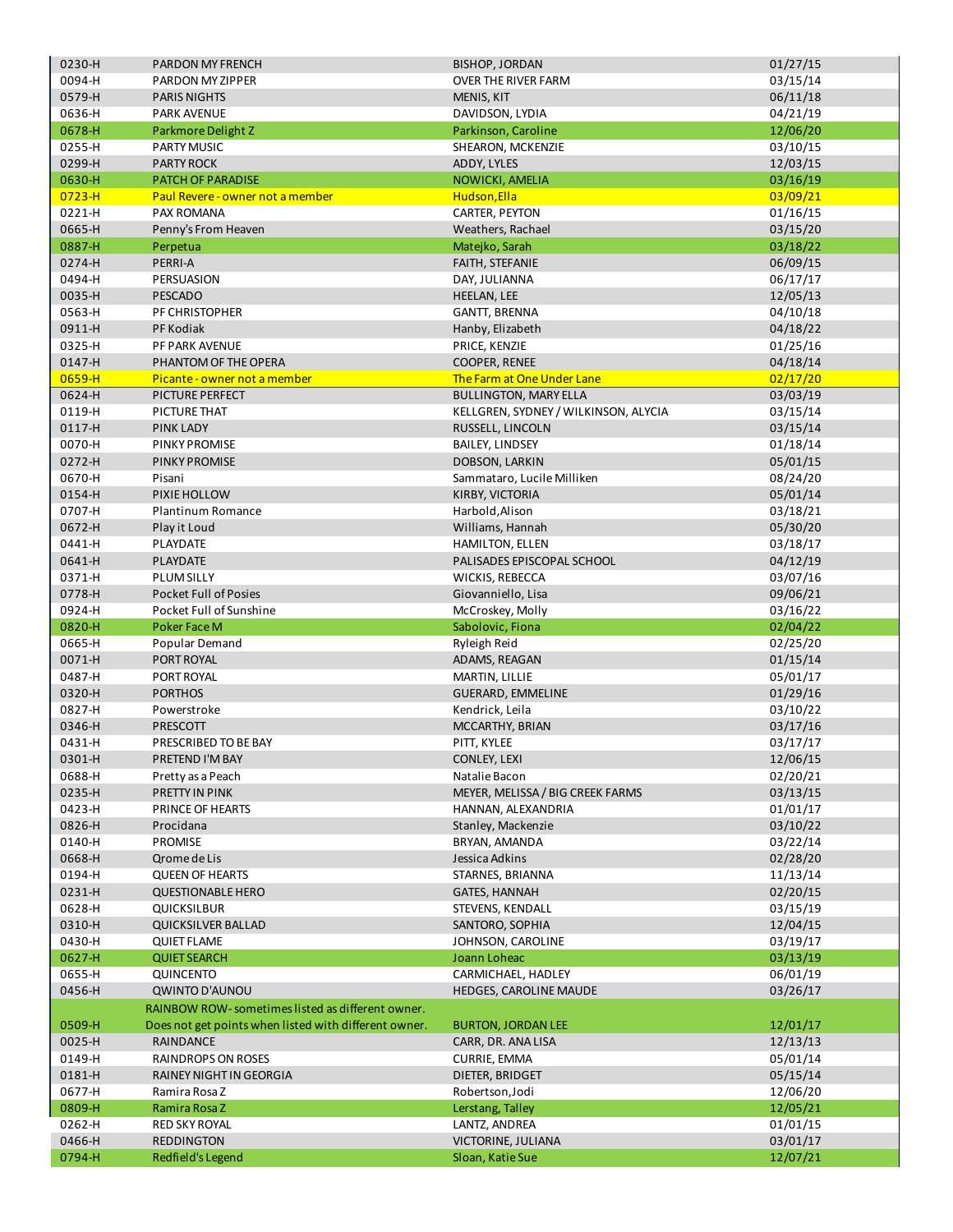| 0289-H<br>0613-H | <b>REGAL COMMANDER</b><br><b>REMOULADE</b> | Joann Loheac<br><b>CARPENTER, CHARMAINE</b> | 10/15/15             |
|------------------|--------------------------------------------|---------------------------------------------|----------------------|
| 0008-H           | <b>RENDEZVOUS</b>                          |                                             | 12/01/19             |
| 0069-H           |                                            | <b>KNIGHT, ELLEN</b>                        | 11/05/13<br>11/20/13 |
| 0654-H           | RENDEZVOUS ROAD                            | CRAM, CATHERINE                             | 05/01/19             |
|                  | <b>REPORT THE PROFIT</b><br><b>REVERIE</b> | MCMILLAN, MEGHAN                            |                      |
| 0355-H           |                                            | WINTZ, LAUREN                               | 03/17/16             |
| 0679-H           | Rhapsody                                   | Menis, Merritt                              | 12/07/20             |
| 0111-H           | RHAPSODY IN BLUE                           | LINEBERRY, SYDNEY                           | 03/15/14             |
| 0341-H           | RHETT BACK AT YA                           | VICTORINE, JULIANA                          | 03/18/16             |
| 0645-H           | RICARDO                                    | MUSCARI, AUDREY                             | 05/02/19             |
| 0012-H           | RIDIN'SOLO                                 | ADKINS, JESSICA HUGHES                      | 11/16/13             |
| 0405-H           | RIGALETTO                                  | MCCLELLAN, OLIVIA                           | 01/21/17             |
| 0913-H           | Rigoletto                                  | Morris, Mellissa                            | 04/20/22             |
| 0699-H           | Ringsgaards Felix                          | Miller, Foster                              | 08/19/20             |
| 0662-H           | <b>Rio Romeo</b>                           | Crandall, Virginia                          | 03.13/20             |
| 0208-H           | <b>RITZENHOFF</b>                          | CARTER, AMY                                 | 12/05/14             |
| 0131-H           | <b>ROCKET ZONE</b>                         | SCHILL, MARANDA                             | 12/03/14             |
| 0620-H           | ROLLINGWOODS ALL IN ALL                    | HOGAN, GRACE                                | 02/01/19             |
| 0232-H           | ROLLINGWOODS UNEQUALED                     | KIRBY, VICTORIA                             | 02/26/15             |
| 0708-H           | <b>ROMAA</b>                               | Rasmussen, Abby                             | 03/18/21             |
| 0380-H           | <b>ROMANTICO</b>                           | SPRIGGS, LISA                               | 06/17/16             |
| 0337-H           | <b>ROMEO</b>                               | BROADFOOT, MARSHALL                         | 03/25/16             |
| 0790-H           | Roosevelt                                  | Patrick, Eleanor                            | 11/30/21             |
| 0788-H           | Rose All Day                               | Darbee, Kristin                             | 11/29/21             |
| 0006-H           | <b>ROSSIGNOL</b>                           | CORN, JAMIE                                 | 11/03/13             |
| 0258-H           | ROUND TRIP FIRST CLASS                     | MOORE, LOGAN                                | 03/01/15             |
| 0576-H           | <b>ROWENA</b>                              | MATEJOVICH, STEPHANIE                       | 04/01/18             |
| 0413-H           | ROYAL ROBIN                                | CLEMENTS, LISA                              | 03/01/17             |
| 0381-H           | <b>RUBY ROSE</b>                           | <b>GATES, HANNAH</b>                        | 06/25/16             |
| 0187-H           | <b>RUM RAISIN</b>                          | SPRATT, JENNIFER                            | 08/25/14             |
| 0725-H           | Rumor Has It                               | Smith, Jessica                              | 03/28/21             |
| 0206-H           | SAHALEE                                    | CARLSON, SUSIE                              | 12/04/14             |
| 0565-H           | SAINT I AIN'T                              | JACKSON, ANNIE                              | 05/15/18             |
| 0298-H           | SAMWISE GAMGEE                             | SLAGGERT, DANIELLE                          | 12/04/15             |
| 0121-H           | <b>SANTIAGO</b>                            | <b>FAULKNER, COURTNEY</b>                   | 03/15/14             |
| 0396-H           | <b>SANTINGOZ</b>                           | Bozeman, Gwen                               | 11/15/16             |
| 0718-H           | Saratoga                                   | Buchanan, Grace                             | 03/21/21             |
| 0531-H           | <b>SAVANNAH BELLE</b>                      | LIESKE, MORGAN                              | 01/06/18             |
| 0287-H           | <b>SAY NO MORE</b>                         | COOK, VIRGINIA                              | 08/29/15             |
| 0372-H           | <b>SCOTCH</b>                              | SMITH, JEANNE                               | 05/06/16             |
| 0819-H           | Scott Man's Afleet - owner not a member    | <b>Bowden, Neeley</b>                       | 02/01/22             |
| 0354-H           | SCOUTING OUT DADDY'S DOLLARS ("SCOUT")     |                                             | 03/17/16             |
| 0558-H           | <b>SECRET</b>                              | HOCKADAY, HARPER<br>Mor, Ginevra            | 03/15/18             |
|                  |                                            |                                             |                      |
| 0041-H<br>0631-H | <b>SECRET WEAPON</b>                       | PEASE, DARBY                                | 12/05/13             |
| 0637-H           | <b>SEDONA</b>                              | <b>HARRISON, LEXI</b>                       | 04/10/19             |
|                  | SEIZE THE MOMENT                           | Young, Kaylin                               | 04/21/19             |
| 0267-H           | <b>SELECT</b>                              | ORRELL, KATHERINE                           | 05/11/15             |
| 0573-H           | SELECT YOUR HIT                            | NEWMAN, HANNAH                              | 05/28/18             |
| 0674-H           | Semper Fidelis                             | Bullington, Mary Ella                       | 10/18/20             |
| 0146-H           | SENSATION                                  | THOMAS, CANNON                              | 04/18/14             |
| 0133-H           | <b>SENSE &amp; SENSIBILITY</b>             | SMITH, JEANNE / HOWARD, DARBY               | 03/22/14             |
| 0621-H           | <b>SENSING VICTORY</b>                     | ATKINSON, EMILY                             | 02/01/19             |
| 0010-H           | SERENADE                                   | SAAD, CLARA                                 | 11/05/13             |
| 0013-H           | <b>SERIOUS BLACK</b>                       | MINNICK, KASEY                              | 11/16/13             |
| 0730-H           | <b>SF Diamond Lucy</b>                     | Aho, Adara                                  | 04/19/21             |
| 0799-H           | Shades of Ambition - owner not a member    | Palmucci, Michele                           | 12/10/21             |
| 0733-H           | Shadow                                     | Schuett, Christine                          | 05/08/21             |
| 0539-H           | SHE'S GOTTA SECRET                         | DOBSON, CAMPBELL                            | 03/07/18             |
| 0414-H           | SHEDAIZY                                   | CAHOON, EDITH                               | 02/16/17             |
| 0501-H           | SHENANDOAH MAUNA LOA                       | SANTANIELLO, MARISSA                        | 12/02/17             |
| 0511-H           | <b>SHORT &amp; SWEET</b>                   | HORNUNG, JULIA                              | 12/02/17             |
| 0818-H           | <b>Short Stack</b>                         | Philman, Lowry                              | 01/30/21             |
| 0908-H           | <b>Short Stack</b>                         | Barr, Andrea                                | 04/15/22             |
| 0329-H           | SHOW ME THE WAY                            | KUTCHER, MEGAN                              | 03/12/16             |
| 0106-H           | <b>SHOWTIME</b>                            | PACK, HUNT                                  | 03/15/14             |
| 0246-H           | SIERRA                                     | GATES, JULIA                                | 03/14/15             |
| 0176-H           | SIEZE THE DAY                              | CAROLINA COUNTRY ACRES                      | 06/14/14             |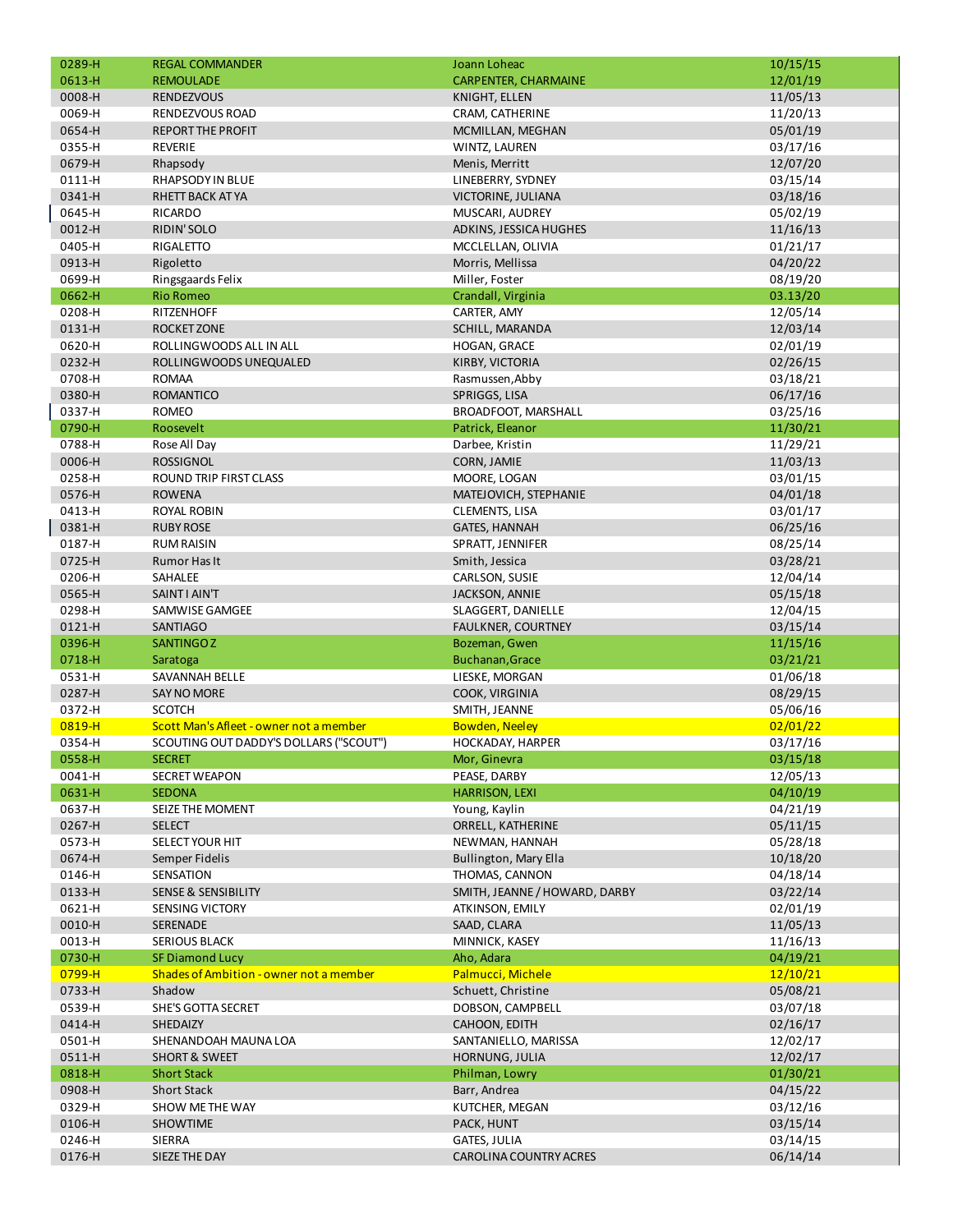| $0550 - H$       | SIGNED, SEALED, AND DELIVERED                           | HALL, CAROLINE - owner does not match HSO     | 03/19/18             |
|------------------|---------------------------------------------------------|-----------------------------------------------|----------------------|
| $0713 - H$       | <b>Silver Lining</b>                                    | Morrison, Savannah - Owner does not match HSO | 03/18/21             |
| 0029-H           | SILVER LININGS PLAYBOOK                                 | <b>BAKER, MADISON</b>                         | 12/06/13             |
| 0570-H           | <b>SIMON SAYS</b>                                       | MANGIONE, ALYSON                              | 05/05/18             |
| 0552-H           | SIMPLY DASHING                                          | <b>WELBORNE, ALI</b>                          | 03/17/18             |
| 0798-H           | Simply Irresistable                                     | Hill, Caroline                                | 12/06/21             |
| 0144-H           | SIMPLY SIMON                                            | CARTER, JANEEN                                | 02/21/15             |
| 0439-H           | SIMPLY SOUTHERN                                         | <b>TORRES, EMILY</b>                          | 03/18/17             |
| 0324-H           | SIMPLY STERLING                                         | HUFF, ASHLEY                                  | 02/21/16             |
| 0664-H           | <b>Sir Tucker</b>                                       | AE Hogan                                      | 02/24/20             |
| 0920-H           |                                                         |                                               |                      |
|                  | Sir Win                                                 | Gill, Jody                                    | 04/24/22             |
| 0669-H           | SKF One More time                                       | Pack, Betsy                                   | 03/12/20             |
| 0482-H           | <b>SKF TAKE YOUR TIME</b>                               | PACK, BETSY                                   | 05/04/17             |
| 0792-H           | Sky High's Inigo Montoya                                | Hitchcock, Kristen                            | 12/03/21             |
| 0263-H           | <b>SKY'S THE LIMIT</b>                                  | DUFFY, GILLIAN                                | 01/01/15             |
| 0608-H           | <b>SMITHWICK</b>                                        | Fanara, Madeline                              | 01/13/19             |
| 0795-H           | <b>Smooth Operator</b>                                  | Finger, Brandie                               | 12/05/21             |
| 0667-H           | Snapchat                                                | Cooper, Kristi                                | 05/27/20             |
| 0124-H           | <b>SNEAK A PEEK</b>                                     | WALKER, SARAH                                 | 03/15/14             |
| 0407-H           | <b>SNEAK A PEEK</b>                                     | HALL HAMMETT, ELIZABETH                       | 01/26/17             |
| 0138-H           | <b>SNEAKY FOX</b>                                       | THORNHILL, LUCY                               | 03/22/14             |
| 0233-H           | <b>SNOW BOOTS</b>                                       | MCDANIEL, LINDA                               | 03/11/15             |
| 0687-H           | <b>Snow Globe</b>                                       | <b>Jordan Burton</b>                          | 02/19/21             |
| 0580-H           | SNOWBOARD                                               | NOWICKI, AMELIA                               | 06/17/18             |
| 0312-H           | SO FASHIONABLE                                          | GATES, HANNAH                                 | 01/21/16             |
| 0435-H           | <b>SO HIGH</b>                                          | KUTCHER, MEGAN                                | 03/18/17             |
| 0205-H           | SOCIALITE                                               | CARLSON, SUSIE                                | 12/04/14             |
| 0681-H           | Socialite BR                                            | Richards, Carol Lynn/Hailee Roberts           | 01/22/21             |
| 0357-H           | SOMETHING SPECIAL                                       | CARROLL, VANNA                                | 03/20/16             |
| 0222-H           |                                                         | RHODES, CAROLINE                              |                      |
|                  | SOUTHERN BELLA                                          |                                               | 01/16/15             |
| $0037 - H$       | <b>SOUTHERN BELLE - owner does not match HSO</b>        | <b>WHITE, VICTORIAP</b>                       | 12/06/13             |
| 0100-H           | <b>SOUTHERN GRACE</b>                                   | SORENSON, LYDIA                               | 03/15/14             |
| 0128-H           | SOUTHERN LEADER                                         | MCDANIEL, LINDA                               | 02/20/14             |
| 0049-H           | <b>SOUTHERN STYLE</b>                                   | CAMPBELL, KATELYN                             | 12/07/13             |
|                  |                                                         |                                               |                      |
| 0098-H           | SPACE CADET                                             | MACMILLAN, PERCY                              | 03/15/14             |
| 0787-H           | <b>Space Cowboy</b>                                     | Rubin, Lainie                                 | 11/29/21             |
| 0321-H           | SPARTACUS                                               | HEALY MCNEIL, TARA                            | 02/08/16             |
| 0089-H           | SPECIAL EFFECTS                                         | MCDANIEL, LINDA                               | 03/11/14             |
| 0103-H           | SPECIAL EXPORT                                          | MURPHY, ELISE                                 | 03/15/14             |
| 0523-H           | <b>SPECIAL PASS</b>                                     | <b>KENNEDY, MICHELLE</b>                      | 12/01/17             |
| 0519-H           | SPOONFUL OF SUGAR                                       | SEMPLE, LULU                                  | 12/01/17             |
| 0597-H           | <b>SPOTON</b>                                           | HILL, GRACE / THE FARM AT ONE UNDER LANE      | 12/04/18             |
| 0129-H           | SPRINGS TO MIND                                         |                                               | 03/05/15             |
| 0084-H           | SPUR OF THE MOMENT                                      | CARROLL, VANNA<br>MORRIS, SYDNEY              | 02/20/14             |
|                  | <b>ST JAMES</b>                                         |                                               | 05/06/17             |
| 0480-H           | STARFIELD DIATHI                                        | HENGSTMANN, ANNA<br>LEWIS, HARRIET            |                      |
| 0667-H           |                                                         |                                               | 10/24/19             |
| $0275 - H$       | STARRY NIGHT - owner does not match HSO                 | <b>HOGAN, GRACE / HILLTOP FARMS</b>           | 09/07/16             |
| 0297-H           | <b>STERLING</b>                                         | <b>HARMON, KRISTINA</b>                       | 12/04/15             |
| 0036-H           | STICK TO IT                                             | <b>BAILEY, LINDSEY</b>                        | 12/07/13             |
| 0053-H           | <b>STONE HARBOR</b>                                     | <b>GUSMER, ALEX</b>                           | 12/30/13             |
| $0201 - H$       | STONELEDGE JUST MY STYLE - owner not a member           | <b>WEST, JESSICA</b>                          | 12/06/14             |
| 0384-H           | <b>STORMSCAPE</b>                                       | ROSS, TRINITY                                 | 02/16/17             |
| 0360-H           | STRATEGIC PLAN                                          | LARVAN, ILSE                                  | 03/18/16             |
| 0283-H           | <b>STRICKTLY BUSINESS</b>                               | KOONTZ, PIPER                                 | 08/09/15             |
|                  | Stunning Stella - sometimes owner is different thatn C. |                                               |                      |
|                  | Carpenter. Does not receive points when different       |                                               |                      |
| 0697-H           | owner is listed.                                        | Carpenter, Charmaine                          | 07/24/20             |
| 0207-H           | <b>STUTTERFLY</b>                                       | REED, HANNAH                                  | 12/04/14             |
| 0077-H           | SUGAR MAGNOLIA                                          | CHESTER, RUTH                                 | 02/17/14             |
| 0236-H           | <b>SUGAR SWEET</b>                                      | HARDIN, JULIANNE                              | 03/13/15             |
| 0247-H           | SUMTHIN FOR NOTHIN                                      | <b>Riley Glenn</b>                            | 03/14/15             |
| 0662-H           | Sumthin For Nothin                                      | Glenn, Riley                                  | 03/08/20             |
| 0917-H           | Sunday Ticket                                           | Zink, Shari                                   | 04/22/22             |
| 0102-H           | <b>SUNRISE</b>                                          | SPADE, JESSIE MARIE                           | 07/19/14             |
|                  | <b>SURF'S UP</b>                                        | CROSBY, CHAD / FERNANDEZ, GRACIE              | 02/15/15             |
| 0225-H           |                                                         |                                               |                      |
| 0595-H<br>0663-H | <b>SWEET GEORGIA</b><br>Sweetest Devotion               | WYNN, MARIA<br>Erin Ashby                     | 11/13/18<br>02/20/20 |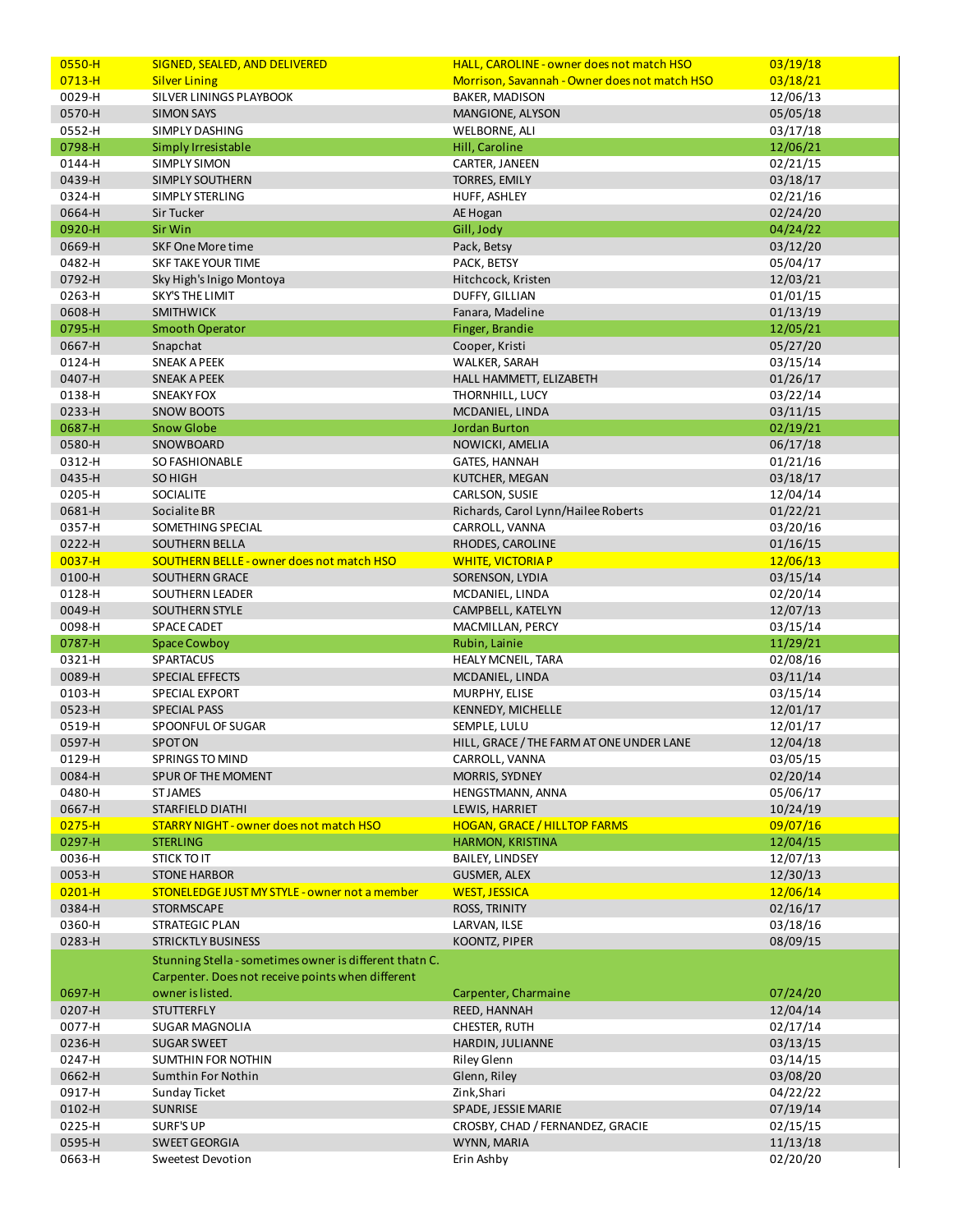| 0249-H     | <b>SYNCHRONICITY</b>                       | FROST, ELLEN                      | 03/13/15 |
|------------|--------------------------------------------|-----------------------------------|----------|
| 0277-H     | <b>TNARALDA</b>                            | FROST, ELLEN                      | 06/10/15 |
| 0339-H     | <b>T.S. NAPSTER</b>                        | JENKINS, HEATHER                  | 03/25/16 |
| 0811-H     | <b>Take a Bow</b>                          | Frost, Charley                    | 12/05/21 |
| 0701-H     | Take Two                                   | George, Jessica                   |          |
|            |                                            |                                   | 03/15/21 |
| 0532-H     | TALK ABOUT DETAILS                         | <b>COGHLIN, SARAH</b>             | 02/09/18 |
| 0382-H     | <b>TALK IT OVER</b>                        | <b>COGHLIN, SARAH</b>             | 06/02/16 |
| 0694-H     | Talk to the Tail                           | Levi Graham                       | 12/21/12 |
| 0692-H     | Tango                                      | Miller, Abbie                     | 06/14/20 |
| 0164-H     | TAQUINO                                    | CHAPPELL, JENNIFER                | 05/10/14 |
| 0618-H     | TARRY A BIT POPPY                          | LUDEMANN, ALLY                    | 02/01/19 |
|            |                                            | STARNES, BRIANNA                  | 05/01/15 |
| 0264-H     | <b>TASTE THE RAINBOW</b>                   |                                   |          |
| 0260-H     | <b>TAYLORMADE</b>                          | WHITE, JULIE                      | 01/01/15 |
| 0600-H     | <b>TENACIOUS</b>                           | <b>BAUKNIGHT, ABBY</b>            | 12/08/18 |
| 0166-H     | <b>TEX</b>                                 | LANDFRIED, LOGAN                  | 05/10/14 |
| 0425-H     | THE AMAZING SPIDERMAN                      | <b>BLACKWELL, TAYLOR</b>          | 03/17/17 |
| 0331-H     | THE BLACK PEARL                            | KENNEDY, MICHELLE                 | 02/17/16 |
| 0670-H     | The Duchess                                | Hope, Audrey                      | 02/09/20 |
| 0241-H     | THE FOX                                    | MOTLOW CREEK INVESTMENTS          |          |
|            |                                            |                                   | 03/13/15 |
| 0467-H     | THE GAME IS ON                             | ADOLF, KRISTEN                    | 04/28/17 |
| 0728-H     | The Greatest Truman                        | Yunginger, Annie                  | 03/28/21 |
| 0304-H     | THE GREY MAN                               | REIDMAN, ISABELLE                 | 12/03/15 |
| 0265-H     | THE LITTLE THINGS                          | REEVES, KATHERINE                 | 05/01/15 |
| 0546-H     | THE PIED PIPER                             | <b>BARBOUR, NICOLE</b>            | 12/01/17 |
| 0628-H     | THE SWEET ESCAPE                           | POPE, KELLY                       | 03/14/19 |
|            |                                            |                                   | 03/17/17 |
| 0436-H     | <b>THELONIOUS</b>                          | MURPHY, ELISE                     |          |
| 0488-H     | <b>THEODORE</b>                            | HARDEE, BETH                      | 05/01/17 |
| 0515-H     | THEODORE                                   | <b>BAUKNIGHT, ABBY</b>            | 12/01/17 |
| 0556-H     | <b>THEORY</b>                              | <b>BYLENGA, KATIE</b>             | 03/17/18 |
| 0347-H     | <b>THERAPY</b>                             | POPE, KELLY                       | 03/17/16 |
| 0916-H     | This Hot Has It All                        | Reagan, Claire                    | 04/22/22 |
| 0300-H     | <b>THIS VERY DAY</b>                       | WILLIAMS, JULIA                   | 12/03/15 |
| 0528-H     | <b>THOUGHTFUL</b>                          | RHODES, ANNA                      | 12/30/17 |
|            |                                            |                                   |          |
| 0485-H     | TIME TO FLY                                | PIERCE, ARDEN                     | 05/05/17 |
| 0028-H     | TIME WELL WASTED                           | JONES, KENSEY                     | 12/08/13 |
| 0766-H     | <b>Timely Love</b>                         | Danielle, Chanice                 | 09/04/21 |
| 0285-H     | <b>TINY WISHES</b>                         | <b>BULLINGTON, LYNSEY</b>         | 08/28/15 |
| 0535-H     | <b>TIPTON</b>                              | DUBE, MIA                         | 02/22/18 |
| 0490-H     | <b>TITLETOWN</b>                           | MCDONALD, SARAH                   | 06/01/17 |
| 0633-H     | <b>TIZGER</b>                              | O'HALLORAN, MATTHEW               | 04/19/19 |
|            |                                            |                                   |          |
| 0412-H     | TO THE MOON AND BACK                       | HORNUNG, JULIA                    | 02/21/17 |
| 0603-H     | <b>TOBLERONE</b>                           | PARKER, CORA                      | 11/24/18 |
| 0691-H     | <b>Too Cool</b>                            | Truluck, Ann Frances              | 06/13/20 |
| 0789-H     | <b>Tootsie Roll</b>                        | Darbee, Kristin                   | 11/29/21 |
| 0281-H     | <b>TOP CALL'S LAST CALL</b>                | FORRESTER, MUFFIN / TOP CALL FARM | 06/13/15 |
| 0684-H     | Top Notch Peek-A-Boo                       | Orlowski, Natalie                 | 06/01/20 |
| $0883 - H$ | Top Notch Tivio - owner does not match HSO | Gerhart, Will                     | 03/19/22 |
|            |                                            |                                   |          |
| $0015 - H$ | TOP NOTCH TIVIO - owner does not match HSO | <b>PALISADES EPISCOPAL SCHOOL</b> | 11/19/13 |
| 0367-H     | <b>TOP SHELF</b>                           | BARBOUR / HAPPY HOUR FARM         | 05/06/16 |
| 0673-H     | Top Very Easy                              | Bragg, Ella                       | 05/30/20 |
| 0403-H     | <b>TOPSAIL</b>                             | <b>BROWN, MADISON K</b>           | 01/17/17 |
| 0451-H     | <b>TOTALLY FINE</b>                        | FROST, ELLEN                      | 03/17/17 |
| 0460-H     | TOUCH AND GO                               | <b>BARBOUR, NICOLE</b>            | 12/01/16 |
| 0114-H     | <b>TOULOUSE</b>                            | HOLLAND, COLEMAN                  | 03/15/14 |
| 0213-H     | <b>TOUR DANCE</b>                          | PERRI, LISA                       | 05/01/17 |
|            |                                            |                                   |          |
| 0254-H     | TRAINING WHEELS                            | NEELD, GABRIELLA                  | 03/20/15 |
| 0904-H     | <b>Traveller</b>                           | Greczyn, Emily                    | 04/15/22 |
| 0038-H     | <b>TRAVLER</b>                             | HORSE SHOW LEASES, LLC            | 12/05/13 |
| 0684-H     | True Believer - owner not member           | McDermott, Kristen                | 02/11/21 |
| 0023-H     | TRUE DUDE                                  | NICHOLSON, ASHLEY                 | 12/06/13 |
| 0821-H     | Tuck                                       | Alsup, Madi                       | 02/07/22 |
| 0526-H     | TUCK EVERLASTING                           | LANTZ, MARY                       | 01/18/18 |
|            |                                            |                                   |          |
| 0248-H     | <b>TUCK MEIN</b>                           | <b>STONEY KNOLL FARMS</b>         | 03/13/15 |
| 0168-H     | TURN-N-BURN                                | RHODES, ANNA (SC)                 | 05/10/14 |
| 0171-H     | <b>TYGA</b>                                | KNIGHT, ELLEN                     | 06/01/14 |
| 0643-H     | <b>TYMELESS</b>                            | SANTORO, SOPHIA                   | 04/12/19 |
| 0671-H     | Ulises Car                                 | Henegan, Ella                     | 05/29/20 |
|            |                                            |                                   |          |